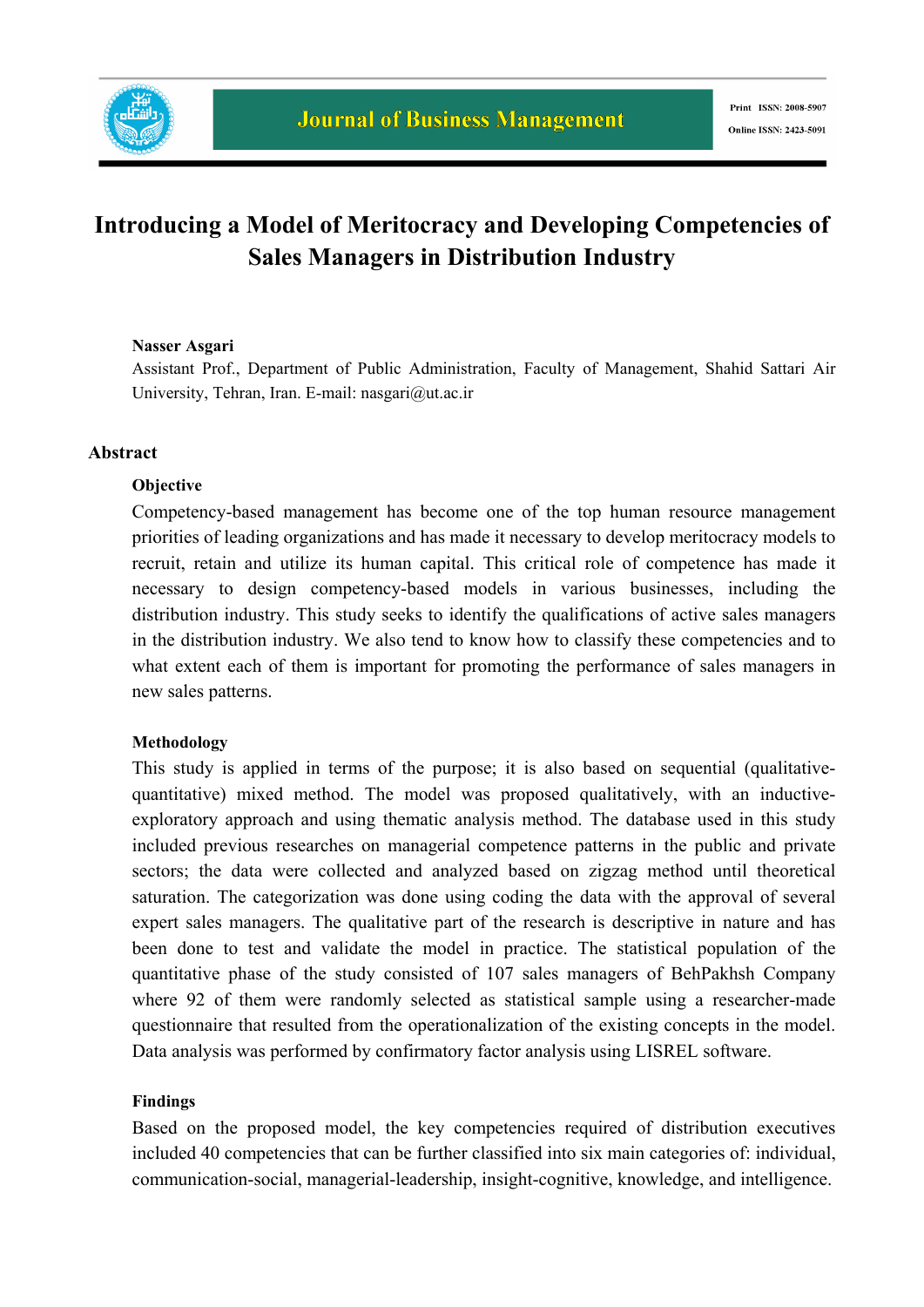#### **Conclusion**

Individual competencies are the primary focus of this model, reflecting the personality and behavioral traits needed by sales managers to guide and influence salesmen and advance sales goals. Success, risk-taking and self-esteem are the personality traits of successful sales managers, and creativity, innovation, self-motivation, self-motivation, ethics, and committed effort are the behavioral competencies of successful sales managers in this model. Communication skills such as effective speech and listening, infiltration skills, persuasion and negotiation are among the essential requirements of their job. Process management and sales team leadership are the key roles and tasks of sales managers. The growing dynamics of the distribution company environment has also made it necessary the insights and cognitive competencies for sales managers. In the knowledge-based era, knowledge is one of the most important assets of leading organizations such as distribution companies, and the knowledge competencies of sales managers are among the most important human resources of these companies. High IQ index will be useful for timely adaptation to unstable conditions. Moreover, having social and emotional intelligence is essential for developing effective interactions and relationships management for sales managers, and ultimately having business intelligence and intake to understand business conditions and requirements, rivals' actions, and appropriate action in current and future conditions can help improve the performance of sales managers.

**Keywords:** Sales, Sales manager, Distribution industry, Competency, Competency model.

**Citation:** Asgari, N. (2019). Introducing a Model of Meritocracy and Developing Competencies of Sales Managers in Distribution Industry. *Journal of Business Management,* 11(3), 485-504. (*in Persian*)

Received: November 01, 2018; Accepted: May 02, 2019

<sup>------------------------------------------------------------</sup>  Journal of Business Management, 2019, Vol. 11, No. 3, pp. 485-504

DOI: 10.22059/jibm.2019.267570.3272

<sup>©</sup> Faculty of Management, University of Tehran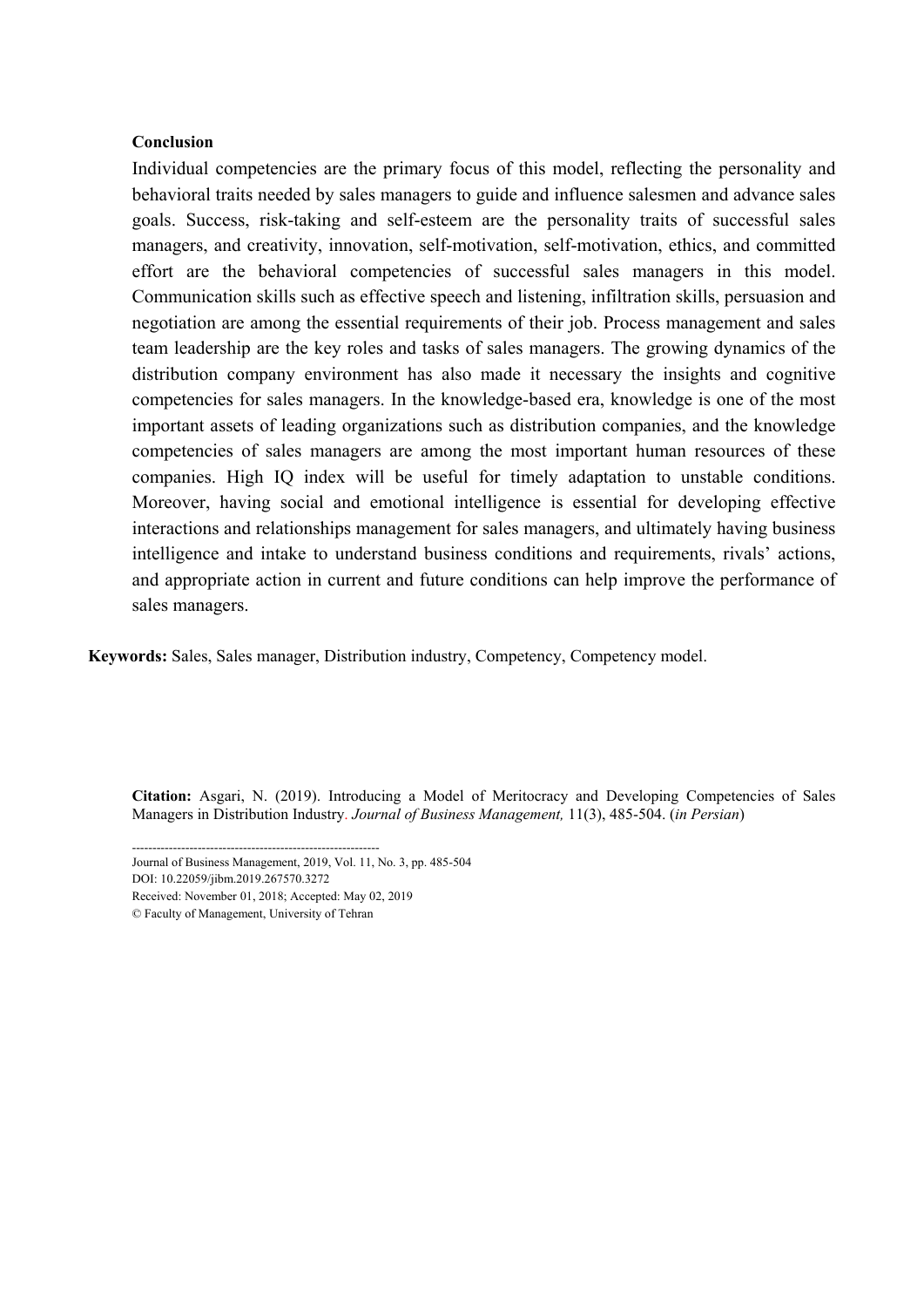



# **طراحي الگوي شايستهگزيني و توسعة شايستگيهاي مديران فروش در صنعت پخش**

مدىرت مازرگانى

#### **ناصر عسگري**

استاديار، گروه مديريت دولتي، دانشكده مديريت، دانشگاه هوايي شهيد ستاري، تهران، ايران. رايانامه: nasgari@ut.ac.ir

## **چكيده**

**هدف:** پيدايش الگوهاي نوين فروش، برخورداري مديران فروش از شايسـتگيهـاي ويـژهاي را بـراي پيشـبرد راهبردهـاي شـركت، توانمندسازي فروشندگان و تسهيل تحقق نتايج مورد انتظار مشتريان ضروري ساخته است. پژوهش حاضر به شناسايي شايستگيهاي كليدي مديران فروش و ارائه الگويي در اين زمينه پرداخته است.

**روش:** اين پژوهش از نگاه هدف كاربردي است و با روش آميخته متوالي (كيفي ـ كمي) انجام شده است. ارائه الگو بهصورت كيفـي و با روش تحليل تم انجام شده است. منابع اطلاعاتي بخش كيفي پژوهش را الگوهاي موجود شايستگي مديران تشكيل ميدهند كـه تا رسيدن به اشباع نظري به گردآوري دادهها از آنها پرداخته شده است. جامعه آماري بخش كمي پـژوهش، مـديران فـروش شـركت بهپخش به تعداد 107 نفر بودند كه 92 نفر آنها بهصورت تصادفي براي نمونـه انتخـاب شـدند. ابـزار گـردآوري دادههـاي كمـي نيـز پرسشنامهاي محققساخته بوده است. تحليل اين دادهها نيز بهروش تحليل عاملي تأييدي بوده كه در نرمافزارهاي ليزرل انجام شـده است.

**يافتهها:** الگوي ارائه شده بهصورت كيفي شامل شش مقوله اصلي است: .1 شايسـتگيهـاي فـردي، .2 شايسـتگيهـاي ارتبـاطي ـ اجتماعي، ٣. شايستگيهاي مديريتي ـ رهبري، ۴. شايستگيهاي بينشي ـ شـناختي، ۵. شايسـتگيهـاي دانشـي، ۶. شايسـتگيهـاي هوشمندي. آزمون كمي الگو نيز توان تبيينگري مناسب شايستگيهاي شناسايي شده براي مقـولات و مقـولات بـراي سـازه اصـلي شايستگي مديران فروش را تأييد كرده است.

**نتيجهگيري:** براي ايفاي مؤثر نقش كليدي مديران فروش در صنعت پخش، نياز است طرحهاي گزينش و توسـعه شايسـتگيهـاي آنها بر اساس الگويي متناسب با الزامات الگوهاي نوين فروش انجام شود. الگوي ارائه شده در اين پژوهش ميتواند بهعنـوان مبنـايي در اين زمينه استفاده شود.

**كليدواژهها:** فروش، مدير فروش، صنعت پخش، شايستگي، الگوي شايستگي.

**استناد:** عسگري، ناصر (1398). طراحي الگوي شايستهگزيني و توسعه شايستگيهاي مـديران فـروش در صـنعت پخـش. مـديريت  $\Lambda \cdot \mathfrak{f} - \mathfrak{f} \Lambda \Delta \cdot (\mathfrak{f}') \wedge (\mathfrak{f} \wedge \mathfrak{f})$ .

> ---------------------------------------- مديريت بازرگاني، ١٣٩٨، دوره ١١، شماره ٣، صص. ٥٠٤ - ٥٠۴ DOI: 10.22059/jibm.2019.267570.3272 دريافت: ،1397/08/10 پذيرش: 1398/02/12 © دانشكده مديريت دانشگاه تهران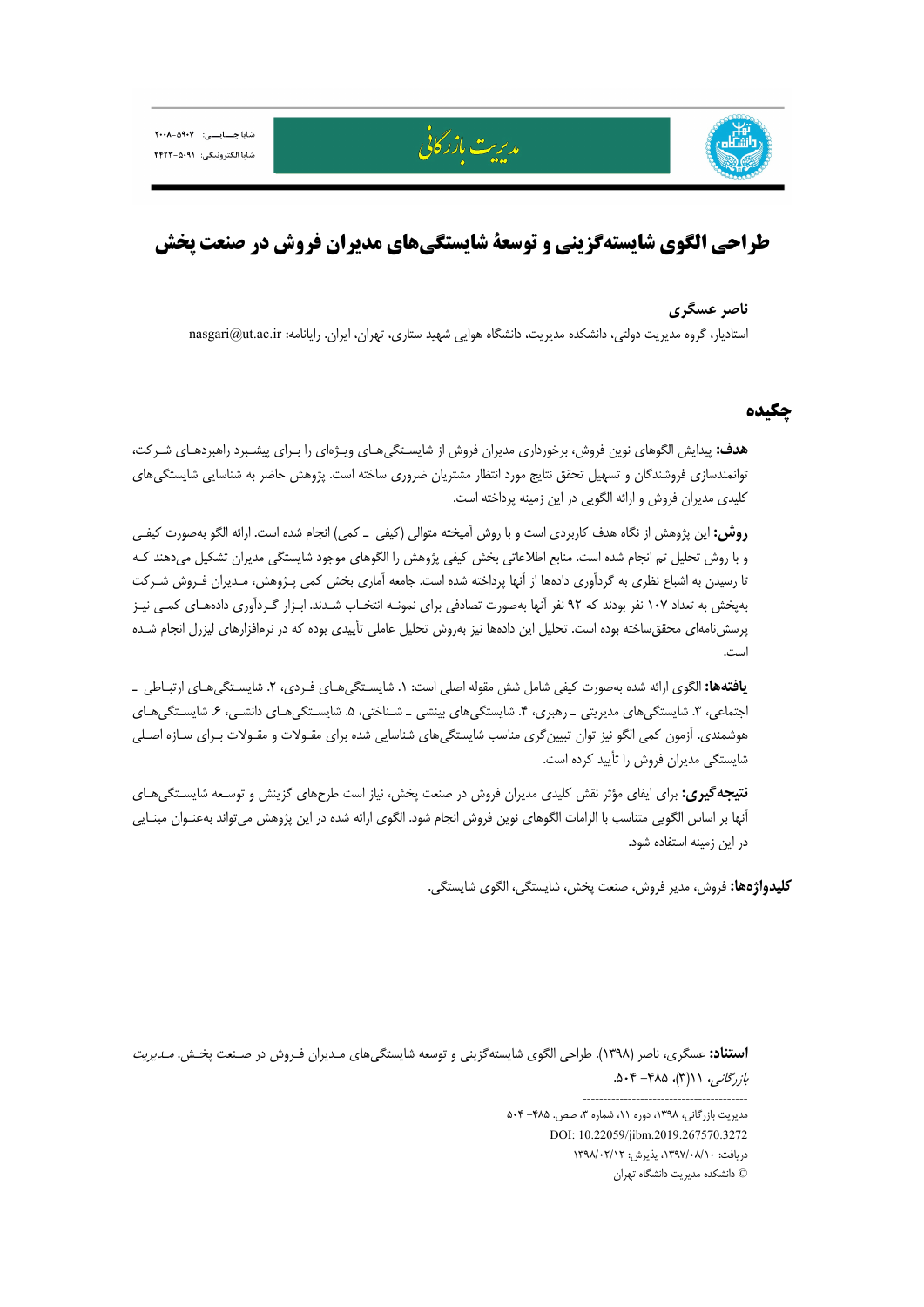#### **مقدمه**

ًمروزه محيط فروش در نتيجهٔ تغييرات رفتارى، فناورانه و مديريتى، بسيار پيچيده شده است (شـت و شـارما<sup>\</sup>، ٢٠٠٨). در چنين محيطهاي پويايي، مديريت اثربخش سازمان بدون حضـور مـديران شايسـته نـاممكن اسـت. تحـولاتي همچـون جهانيشدن، پيشرفتهاي فناورانه، تشديد رقابت و نااطمينانيهاي اقتصادي، برخـورداري مـديران از دانـش، مهـارتهـا، توانمنديها و شايستگيهاي ويژهاي را ضروري ساخته و بازبيني در شايستگيهاي لازم براي مـديران را الزامـي سـاخته است (پورعزت، فتحي، عباسي و اميري، 1396). در اين وضعيت، سازمانها در تلاش و رقابتانـد تـا افـراد بسـيار بهتـر، شايستهتر و متعهدتر را جذب كنند، نگه دارند و از آنها بهره ببرند. مشاغل مديريتي، ماهيت و الزامات پيچيـدهاي دارنـد و انجام موفقيتآميز و اثربخش آن در سازمانها به مجموعهاي از شايستگيها، مهارتها، تواناييها و ويژگـيهـاي خـاص نياز دارد (عسگري، نيكوكار، صفري و غلامي، 1394). از اين رو مديريت مبتني بر شايستگي، در شمار اولويتهاي اصلي مديريت منابع انساني سازمانهاي پيشرو قرار گرفته و تدوين الگوهاي شايستگي را براي جذب، حفـظ و بهـرهبـرداري از سرمايههاي انساني خود ضروري ساخته است. شايستگيها دربرگيرندة ويژگيهاي اساسي فرد است كه بـه اثربخشـي يـا عملكرد عالي در شغل يا نقش منتهي ميشود، مانند: انگيزه، منش، مهـارت، مفـاهيمي از تصـوير اجتمـاعي فـرد، نقـش اجتماعي يا بدنه دانش (مركز توسعه سازمان ملل<sup>7</sup>، ۲۰۱۶). ايـن نقـش حيـاتي شايسـتگي، باعـث شـده تـدوين الگـوي شايستگي در كسبوكارهاي مختلف از جمله صنعت پخش در كانون توجه ويزه قرار گيرد.

حجم چشمگيري از نيروهاي كار فعال كشور در زمينه فروش، در سازمانهاي انتفاعي فعاليت ميكننـد و فـروش و درآمدي كه توسط آنها براي اين سازمانهاي تجاري بهدست ميآيد، تأثير مهمي بر رشد اقتصادي كشور دارد (عسگري و نيكوكار، 1395). انديشمندان باور دارند كه طي سه دهه گذشته، عرصه فـروش در واكـنش بـه بـازار متغيـر بـا تغييـرات چشمگيري همراه بوده است. ميزان تغييرات فناوري رو به افزايش است و شمار رقبـا در اثـر جهـانيشـدن بازارهـا، رشـد شايان توجهي كرده است (لي ب ٢٠١٠). با پيدايش الگوهاي نوين فروش در پاسـخ بـه تغييـرات بـازار، انـواع جديـدي از حرفههاي فروش، مديران فروش و رهبران فروش ظهـور يافتـهانـد. نـوآوريهـاي ايجادشـده در چگـونگي تعامـل بـين عرضهكنندگان و مشتريان، ايجاد تغيير در چگونگي سازماندهي، جبران خدمات، توسعه و ارزيابي نيروهـاي فـروش بـراي حفظ موفقيت و عملكرد عالي در تجارت جهاني و رقابتي امروزين را ضـروري سـاخته اسـت (كـرون و دكـارلو<sup>۳</sup> ، ۲۰۰۹). شركت بهپخش نيز بهعنوان يكي از شركتهاي فعال بسيار بزرگ در صنعت پخش كشور، طرحهاي توسعه منابع انساني و بهويژه مديران فروش و فروشندگان خود را در اولويت قرار داده اسـت و مـيكوشـد بـا جـذب، توانمندسـازي، توسـعه، نگهداشت و بهرهبرداري مؤثر از آنها، زمينة ارتقاي عملكرد و بهـرهوري خـود را فـراهم سـازد. بـدين منظـور، تشـخيص شايستگي مورد نياز مديران فروش براي پيشبرد راهبردهاي آتي و استفاده از آن در طرحهاي گـزينش و توسـعه مـديران فروش براي اين شركت، ضرورت يافته است.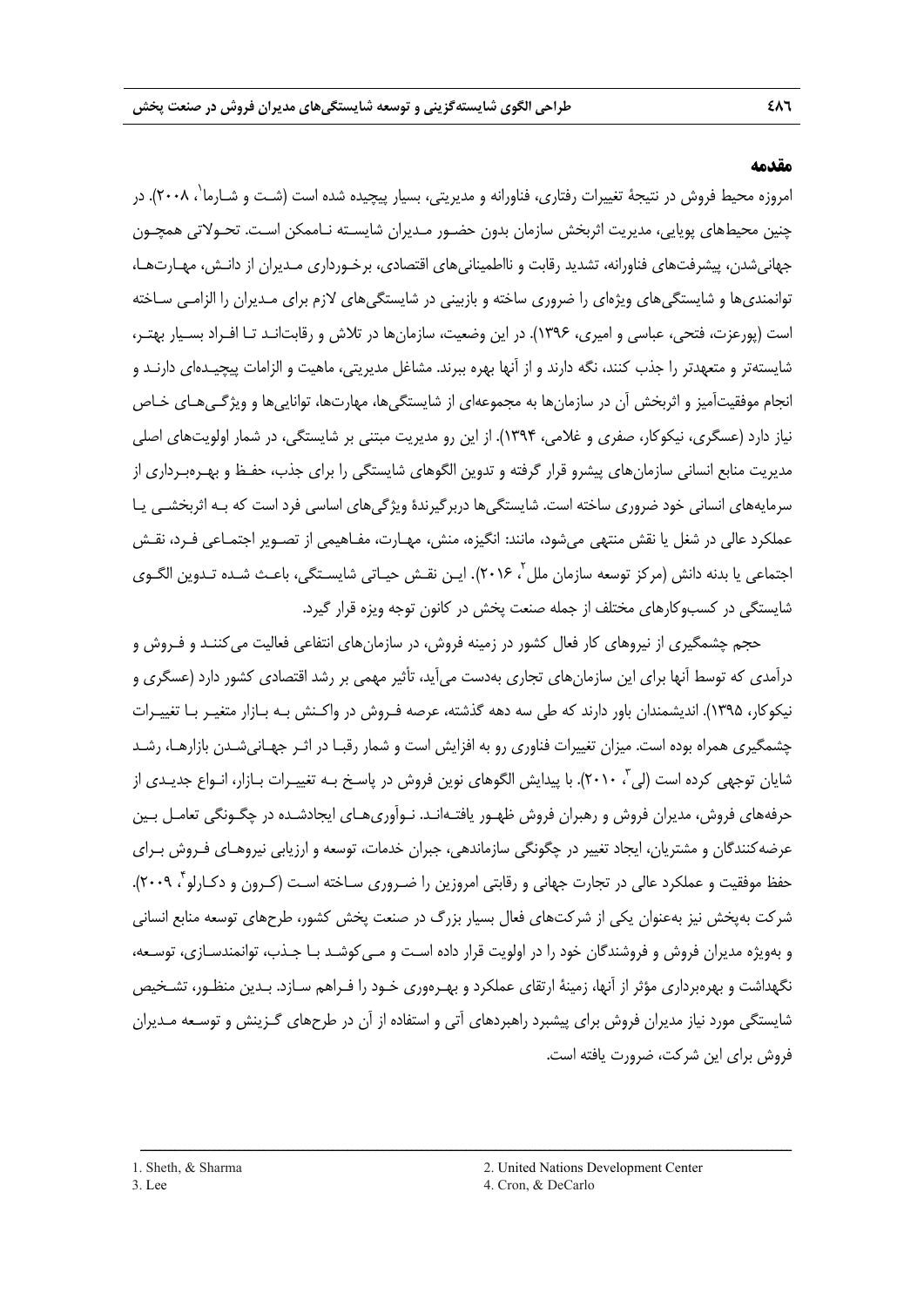نقش فروشندگان در سازمان براي ارائه ارزش به مشتري بسيار حياتي است و چگونگي ايفـاي ايـن نقـش بـهطـور مستقيم از مديران فروش (كليدي ترين عنصر نيروي فروش بهرهور) تأثير مي يذيرد (پيرسي، كراونز و لين`، ٢٠٠٩). اما بـا وجود قابليت مديران فروش در تأثيرگذاري بر عملكرد فروشندگان، پژوهشهاي محدودي بر انتخاب و عملكرد مؤثر آنهـا تمركز كردهاند. وجود تفاوتهاي بسيار مهم در ماهيت وظايف و مسـئوليتهـاي فروشـندگان و مـديران فـروش، باعـث ميشود كه تلاش سازمانها براي انتصاب فروشندگان داراي عملكرد عالي بهعنوان مديران فروش نيز، اغلب موفقيتآميز نباشد (پلهام و كراويتز <sup>۲</sup>، ۲۰۰۸). مديران فروش، همواره در شركتهاى فعال در صـنعت پخـش، نقـش كليـدى برعهـده داشتهاند؛ آنها تيم فروش خود را رهبري ميكنند، به مشتريان پاسخ ميدهنـد، بـه بهبـود مسـتمر كيفيـت محصـولات و خدمات كمك ميكنند و در پيادهسازي راهبردهاي شركت ياري ميرسانند. افزونبر اين، عملكـرد عـالي آنهـا در ارتقـاي درآمد و سودآوري شركت بسيار تأثيرگذار است (كرون و دكارلو، ٢٠٠٩؛ ويكراماسيق و نيمالي ، ٢٠٠٩). از اين رو، توسـعه شايستگيهاي آنها ميتواند براي سازمان بسيار مفيد باشد. اگرچه ميان برخي از شايستگيهـاي مـديران در بخـشهـا و لايههاي مختلف سازمان براي انجام وظايف و مسئوليتهاي مديريتي شباهتهـايي وجـود دارد، ماهيـت ويـژه مشـاغل فروش و مديران فروش، نياز به برخورداري از شايستگيهاي خاصي را براي آنها ضروري ساخته است (كيلوقوش، 2012).

با وجود تلاشهاي گستردهاي كه بهمنظور ارائه الگوي شايستگي مديران مختلف انجام شده است (مانند عسـگري، نيكوكار، صفري و غلامي، 1394؛ پورعزت، فتحي، عباسي و اميري، 1396؛ باباشـاهي، يزدانـي، طهماسـبي و رجـبپـور، 1396؛ تسليمي، راعي، فرزينوش و برقي، 1392)، در مرور پيشينه مرتبط با موضوع پژوهش، الگويي از شايسـتگيهـاي مديران فروش، بهويژه در صنعت پخش يافت نشد. هرچند برخي وظايف و نقشهاي مديران در عرصههاي گونـاگون بـا هم شباهتهايي دارند، به نظر ميرسد ماهيت خاص و تخصصي شغل مدير فروش و الزامات ويژة الگوهاي نوين فروش، به مجموعه شايستگيهاي خاصي نياز دارند كه احتمالاً در پژوهشهاي پيشين، بهطور جامع و منسجم بـه آنهـا پرداختـه نشده است. اين شكاف ميتواند مانع گزينش، انتصاب و توسعه فردي مديران فروش در شركتهاي پخش شود. بر اساس آنچه گفته شد، الگوهاي نوين فروش به مجموعه نويني از مهارتها نياز دارد و پـژوهشهـاي موجـود بـراي كمـك بـه شركتهاي فعال در صنعت پخش، بهمنظور تشـخيص شايسـتگيهـاي محـوري لازم بـراي ارتقـاي اثربخشـي فـروش محدودند و غناي كافي ندارند. از اين رو، نياز به ارائه الگويي از شايستگيهاي مديران فروشي كه در اين عرصـه فعاليـت ميكنند، ضروري به نظر ميرسد. اين پژوهش بر آن است كه بهطور نسبي، شكاف نظري و عملي موجود در اين زمينه را با بررسي شايستگيهاي مورد نياز مديران فروش فعال در صنعت پخش كاهش دهد. بر ايـن اسـاس، پـژوهش پـيش رو بهدنبال پاسخ به اين پرسشهاست:

- .1 مديران فروش فعال در صنعت پخش به چه شايستگيهايي نياز دارند؟
	- .2 چگونه ميتوان اين شايستگيها را طبقهبندي كرد؟
- .3 هر يك از آنها براي ارتقاي عملكرد اين مديران در الگوهاي نوين فروش تا چه اندازه اهميت دارد؟

<sup>1.</sup> Piercy, Cravens, & Lane

<sup>2.</sup> Pelham, & Kravitz

<sup>3.</sup> Wickramasinghe, & Nimali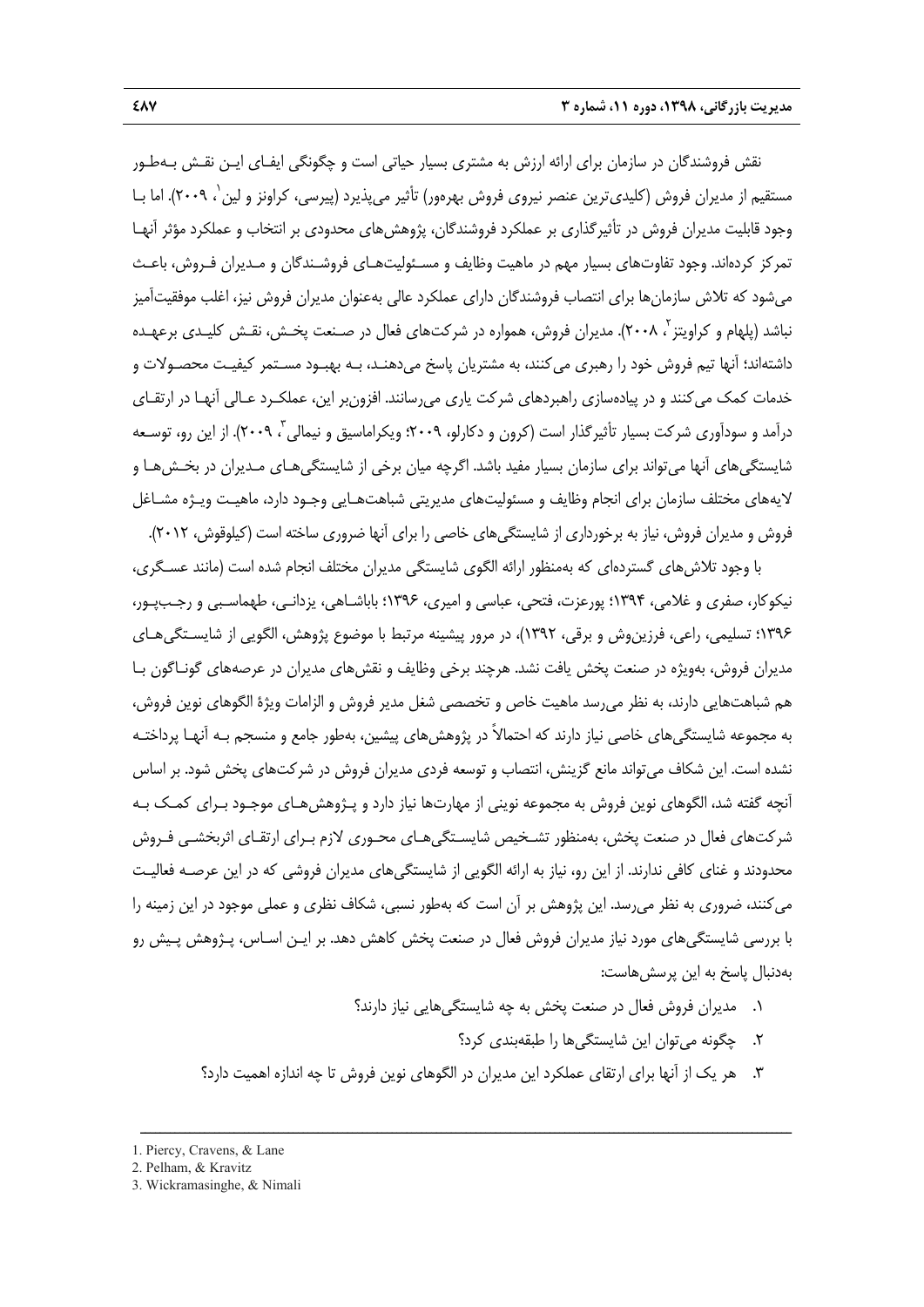انتظار ميرود نتايج اين پژوهش بتواند ابزار مفيدي براي گزينش و توسعه شايستگيهاي مديران فـروش بـهمنظـور دستيابي به عملكرد عالي باشد.

# **پيشينة نظري پژوهش**

# **شايستگي**

فرهنگ آكسفورد شايستگي را «قدرت، توانايي و قابليت انجامدادن خوب، موفقيتآميز و اثربخش هر كاري» تعريف كرده است (آكسفورد'، ۲۰۱۶). در مفهومي گسترده، شايستگي مجموعهاي از دانش، مهارتها، ارزشها، گـرايش هـا، رفتارهـا، جريانهاي عادي و الگوهاي تفكر است كه افراد يا گروهها ميتوانند براي حل مشكلات و روبهرو شـدن بـا چـالشهـا و فرصتها، آن را بهطور مؤثر يا موفقيتآميز به كار ببرند (بوياتزيس<sup>۲</sup>، ۲۰۰۸). اصطلاح «شايستگي»، بـه ويژگـي اساسـي فردی اشاره دارد که موجب میشود عملکرد مؤثر یا عالی شود (آرمسترانگ و تیلور <sup>۲</sup> ۲۰۱۴). شایستگی مفهومی پیچیده و دربردارندهٔ ابعاد متعددي است كه عبارتاند از: مهارتهـا، دانـش، ويژگـي هـاي شخصـي و رفتـار (اسـكوروا ٌ، ۲۰۱۶). از ديدگاهي ديگر، پنج نوع شاخص شايستگي شامل انگيزهها، خصلتها، خـودپنـداره، دانـش و مهـارت، ارائـه شـده اسـت (اسپنسر و اسپنسر °، ۱۹۹۳). شايستگي به شيوههاي مختلفي تعريف شده است، اما اغلب الگوهـا شـامل عناصـر (مبـاني) دانش، تواناييها، مهارتها، نگرشها، بينشها، ويژگيهاي شخصي و رفتارها و صلاحيتهايي مـيشـود كـه مـرتبط بـا اهداف سازماني است و در دستيابي به اهداف نقش كليدي دارد (عسگري و همكارانش، 1394). جان برگـوين (1977) دو تعريف مطرح در مفهوم شايستگي را توجه به خروجيها و نتايج عملكرد شايسته فرد (خروجيمحور) و ديگري را توجه به ورودىها و ويژگىهاى اساسى لازم براى عملكرد موفق و برتر وى (ورودىمحور) بيان مىكند (هورتون ً، ۲۰۰۰).

### **شايستگيهاي مديريتي**

مک کللند و بوياتزيس ( ۱۹۸۰) شايستگى مديريتى را تركيبى از انگيزش، خصوصيات، خودپنداره، نگرش، دانش، مهـارت و رفتار شناختى تعريف كردهاند كه قابليت ارزيابي دارند و بين كاركنـان متوسـط و برتـر متمايزنـد. الگوهـاي شايسـتگي مديران، شايستگيهاي مورد نياز كساني را تعريف ميكند كه كار ديگران را رهبري و مديريت ميكند. اهميت شايسـتگي مديران به اين دليل است كه مديريت مهمترين ركن دستيابي به اهداف سازمان است و موفقيت در ايفاي اين نقـش بـه توانمندي مديران بستگي دارد. اثربخشي مديران در سـازمانهـا نيـز بـه مهـارتهـا، سـطح دانـش، نگـرش، توانـايي و شايستگي@اي آنها وابسته است (اولريچ، بروک بانک، يانگر و اولريچ^، ٢٠٠٨). اهميت برخورداري از شايستگي@اي مـورد نياز براي ارتقاي عملكرد مديران، تلاش براي شناسايي و توسعه شايستگيهاي مـورد نيـاز مـديران و كـاربرد ابزارهـايي همچون الگوي شايستگي را ضروري ساخته است.

ــــــــــــــــــــــــــــــــــــــــــــــــــــــــــــــــــــــــــــــــــــــــــــــــــــــــــــــــــــــــــــــــــــ

1. https://en.oxforddictionaries.com 2. Boyatzis

- 
- 7. McClelland, & Boyatzis 8. Ulrich, Brockbank, Younger, & Ulrich

<sup>3.</sup> Armstrong, & Taylor 4. Skorková

<sup>5.</sup> Spencer, & Spencer 6. Horton

<sup>9.</sup> Dooley, Lindner, Dooley, & Alagaraja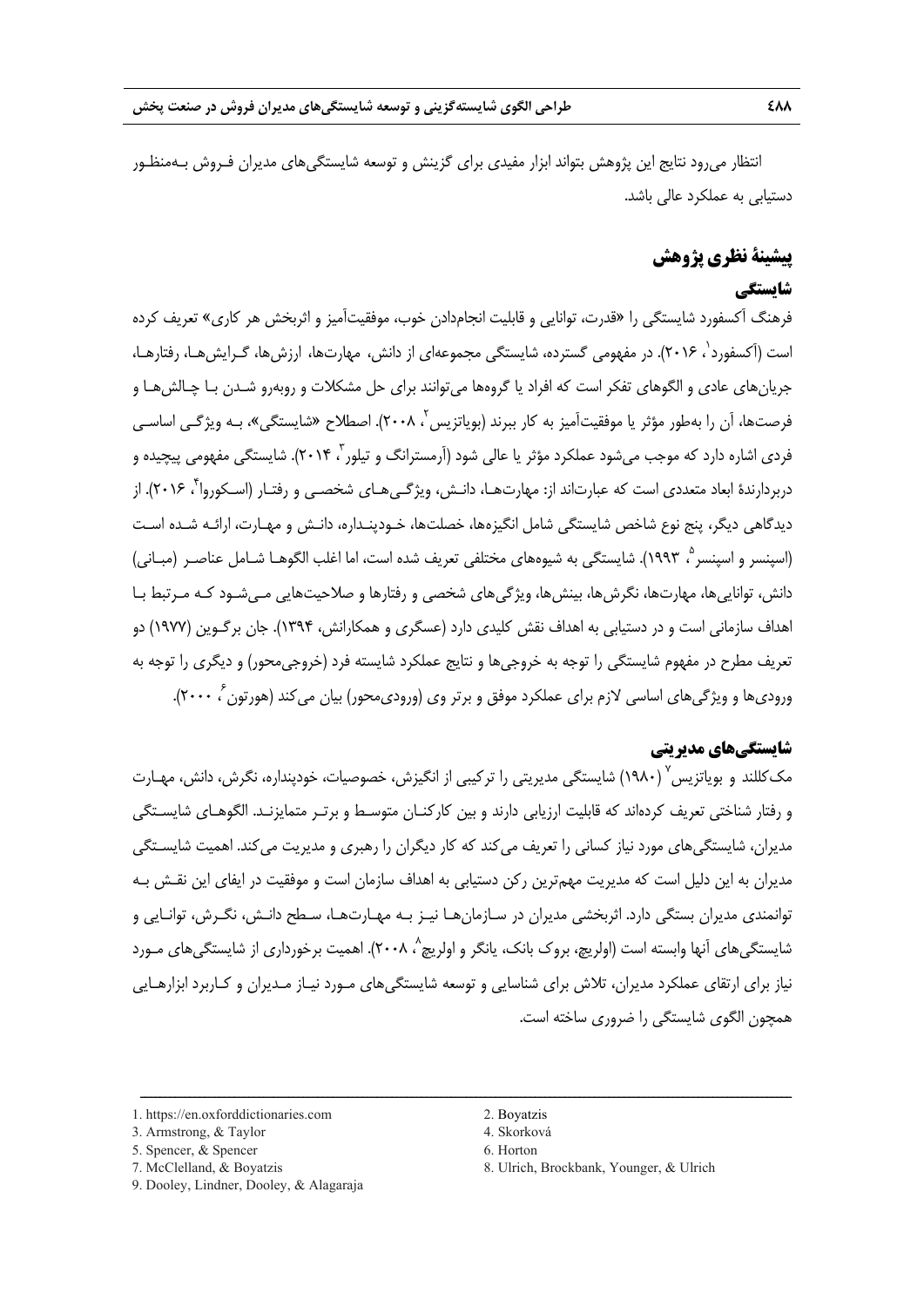# **الگوي شايستگي**

الگوي شايستگي، الگويي است با قابليت اندازهگيري كه بهصورت موفقيتآميزي تواناييها و رفتارهاي مـورد نيـاز بـراي نجامدادن فعاليتهاي كاري مد نظر را مـيسـنجد (دولـي، لينـدنر، دولـي و الاقرجـه`ْ، ۲۰۰۴). رويكردهـاي مبتنـي بـر شايستگي، در بيشتر كاركردهاي سازماني، نظير برنامهريزي نيروي انساني، طرح جانشيني و ارزيابي عملكرد، ابزاري مهـم بهشمار ميروند (اسكوركوا، 2016).

دستهبندي مختلفي از راهبردها و رويكردهاي تعيين و استخراج شايسـتگي وجـود دارد. در يكـي از رويكردهـا، سـه راهبرد براي تدوين الگوي شايستگي بيان شده است: ١. رويكرد اقتباس شده از ساير سازمان هـا`؛ ٢. رويكـرد اقتباسـي و بومیشده<sup>۲</sup> و ۳. رویکرد تدوین مدل بومی<sup>۳</sup>. در دستهبندی دیگری که بریسکو و هال (۱۹۹۹) ارائه کردهانـد، سـه رویکـرد براي تدوين مدل شايستگي بيان شده است: ١. رويكرد مبتني بر تحقيق ً: ٢. رويكرد مبتني بـر اسـتراتژي ٌ و ٣. رويكـرد مبتنی بر ارزش<sup>۶</sup> (زاهدی و شیخ، ۱۳۸۹). در دستهبندی دیگری نیز سه رویکرد در این زمینه معرفی شده است: ۱. رویکرد تجزيهوتحليل محيطي؛ ٢. تجزيهوتحليل دادههاي تجربي و ٣. شناسايي شايستگي مديران در شركتهاي موفـق مشـابه (عسگري و همكاران، 1394).

## **تكامل حرفه فروش**

با تغيير مشتريان، علم و هنر فروش نيز تكامل يافته است. دو نسل پيش، موفقيت در فروش بـه قـدرت روابـط شخصـي وابسته بود. اين رويكرد مبتني بر روابط دوستانه ْ در فروش، به نسل خاصـي از فروشـندگان نيـاز داشـت. امـروزه دانـش «فروش مبتنى بر واقعيت»<sup>۸</sup> ضرورى است؛ اما كافى نيست. از دهه ۱۹۹۰، اغلب فروشندگان محصولات خود را در قالـب «راهكار»، موضعسازي و بستهبندي كردهاند. فروشنده ديگر نميتواند بهسادگي ارتباط برقرار كند، ويژگـيهـا و فوايـد را توصيف كند، درباره راهكارها بگويد و سطح عملكرد موفقيتآميز را نگهدارد (هوگ و شاچر، 2006). امروزه هر خريد بايد بتواند با بهبود معنادار در كسبوكار مشتري و بازگشت سرمايه همراه باشد. خريدكردن بايد بتواند به موفقيـت شـركت در دستيابي به اهدافش كمك كند و فروشنده بايد به مشاور تجاري خبره تبديل شود. در چنين وضعيتي، گونههايي نـوين از حرفهايهاي فروش، مديران فروش و رهبران فـروش، پديـدار شـدند (دهدشـتي و پورحسـيني، 1392). دگرگـونيهـاي ايجادشده در چگونگي تعامل عرضهكنندگان و مشتريان، شيوه سازماندهي، جبران خـدمات، توسـعه و ارزيـابي نيروهـاي فروش را دگرگون ساخته است. الگوهاي نوين فروش، به مجموعه مهارتهاي خاص، شناخت بهتر كسبوكار مشتريان و توانايي همكاري در انجام فعاليت براي حل مسائل كسبوكار مشتري نياز دارد، نه فروش محصـولات (كـرون و دكـارلو،  $P \cdot \cdot \gamma$ .

از سوي ديگر، شمار رقبا در بازار بهدليل جهانيشدن، بهشدت افزايش يافته است (كرون و دكارلو، 2009). همچنين بر ميزان انتقال فناوري افزوده شده و در نتيجه، چرخة حيات محصـول كوتـاه شـده اسـت. افـزونبـر ايـن، پيشـرفت در

- 
- 7. Rapport-based approach 8. Fact-based selling
- 9. Eades
- 1. Borrowed Approach 2. Borrowed and Tailored Approach
- 3. Tailored Approach 4. A Research- based approach
- 5. A Strategy- based approach 6. A value- based approach
	-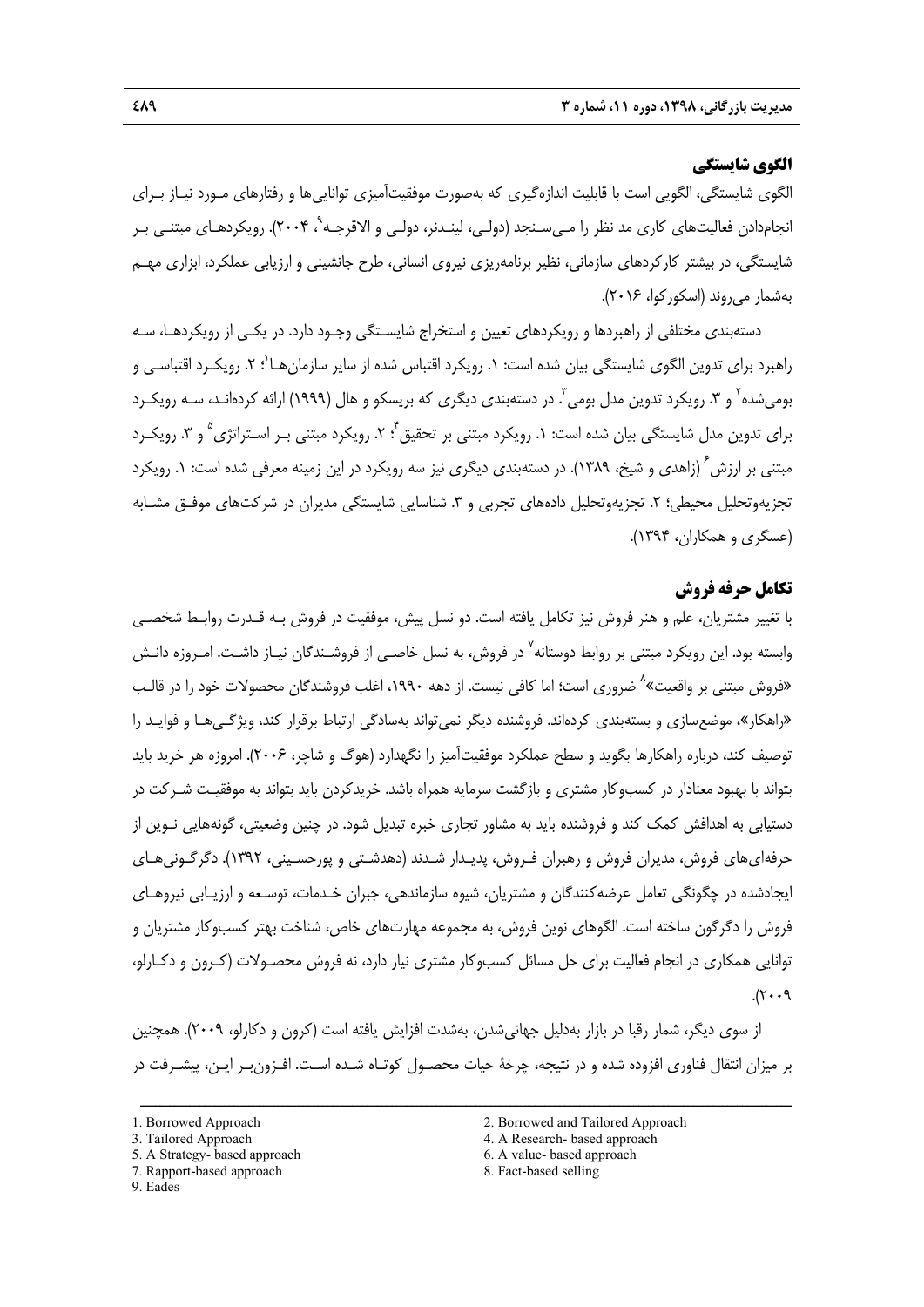فناوريهاي اطلاعاتي و ارتباطي، تغييرات چشمگيري در كانالهاي خدمترساني و فروش، رسانهها، محصولات و برندها ايجاد كرده است (ايدس`، ۲۰۰۴). در اين وضعيت، فروشندگان و مديران فروش بايد از كسبوكار مشتريان خود شـناخت عميقي داشته باشند و تحقق نتايج مدنظر آنان را تسريع كنند (هوگ و شاچر <sup>۲</sup> ۲۰۰۶).



منبع: هوگ و شاچر (2006)

# **شايستگيهاي مديران فروش**

شايستگيهاي منابع انساني، كليد راهگشاي تحقق راهبردهـاي سـازمان بـهشـمار مـيرود. بـا تغييـر الگوهـاي فـروش، شايستگي@اي لازم براي فروشندگان و مديران فروش نيز دگرگون شده است (كاردي و سلوارجان <sup>۳</sup> ۲۰۰۶). برخـورداري از مديران شايسته، از جمله مديران فروش، يكي از داراييهاي كليدي مورد نياز سازمان بـراي برتـري يـافتن نسـبت بـه رقباست (ويكراماسينگ و نيمالي، 2009). مديران فروش، تيم فروش خود را هدايت ميكنند، به مشتريان پاسخ ميدهند، بهبود مستمر محصولات و خدمات را باعث ميشوند و راهبردهاي شركت را عملي ميكنند. عملكرد عالي آنها در درآمـد و سودآوري شركت تأثير بهسزايي دارد (كرون و دكارلو، 2009). مديران فروش دو مسئوليت اصلي برعهده دارند: دستيابي به اهداف سازمان و توسعه و پرورش افرادي كه به آنها گزارش ميدهند. از اين رو، آنها در حفظ موفقيت سـازمان نقـش كليدي دارند (هوگ و شاچر، 2006).

شايستگيهاي مديريت فروش عبارتاند از: مجموعه دانشها، مهارتها، رفتارها و نگرشهاي مورد نياز فـرد بـراي اثربخشبودن در دامنه گستردة صنايع و انواع سازمانها (كارون و دكارلو، 2009). با تغيير الگوهاي فروش، شايستگيهاي لازم براي مديران فروش نيز تغيير كرده است. الگوهاي سنتي اغلب بر مهارتهاي فروختن تأكيد ميكردند؛ اما بـا تغييـر رويكردهاي فروش، به ارائه راهكار و تسهيل تحقق نتايج مورد انتظار مشتري به شايستگيها و مهارتهاي پيچيـدهتـري نياز است (عزيزي و روستا، 1389). شكل 2 تغيير شايستگيهاي مورد نياز مديران فروش را نشان ميدهد.

<sup>1.</sup> Eades

<sup>2.</sup> Hodge, & Schachter

<sup>3.</sup> Cardy, & Selvarajan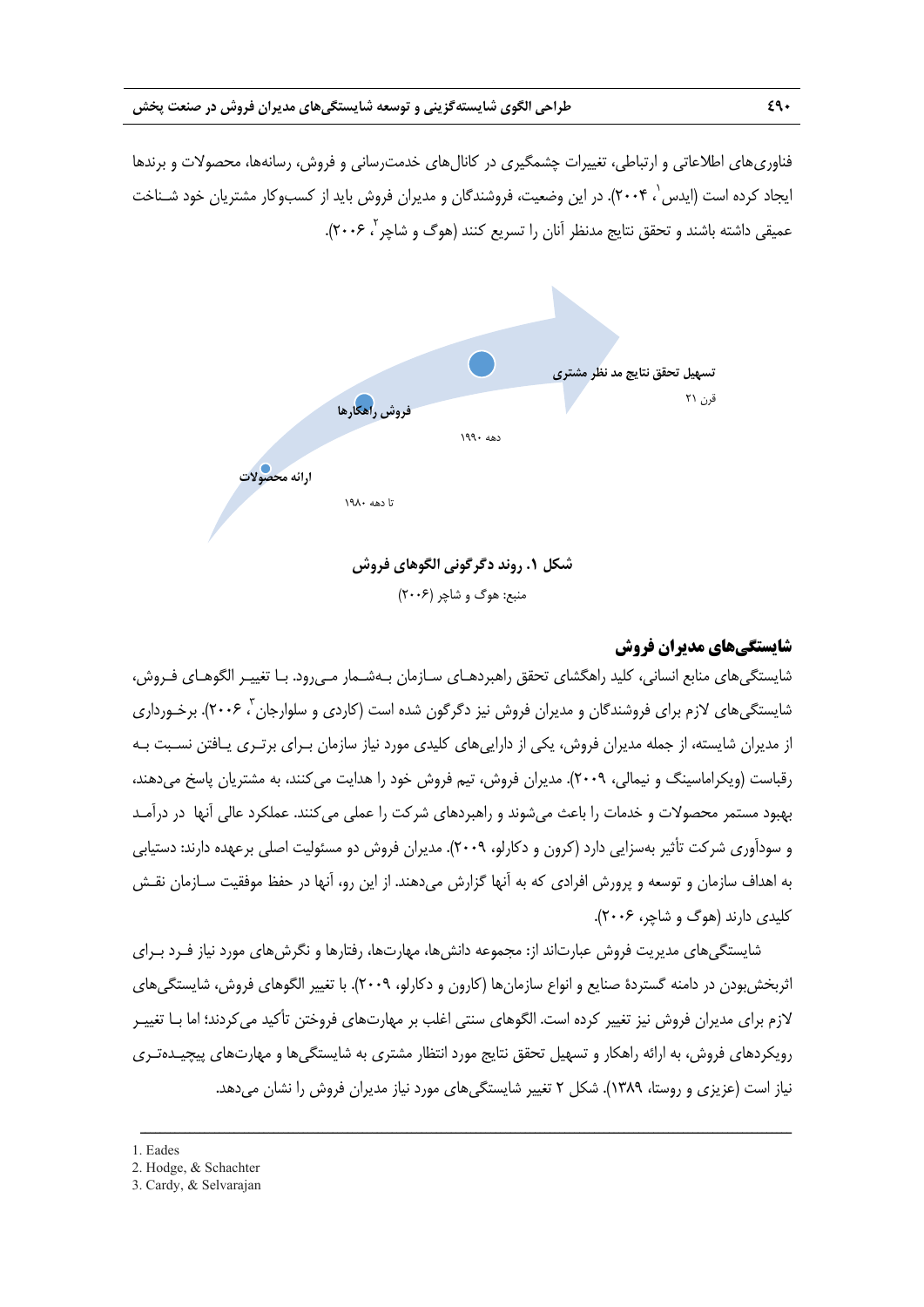| ۔ فروش راھکارھا            | تغيير الگوى فروش<br>فروش تبادلى |                      |
|----------------------------|---------------------------------|----------------------|
| O تحلیل تجاری              | O تحلیل تجاری                   | شایستگیهای مدیر فروش |
| O برنامهريزي راهبردي       | O برنامەريزى راھبردى            |                      |
| O يكپارچەسازى راھكارھا     | O يكپارچەسازى راھكارھا          |                      |
| O مرب <i>ی گ</i> ری        | ○ مرب <i>ی گ</i> ری             |                      |
| O شم تجاری                 | O شم تجاری                      | းဒ္ဒ                 |
| O تحلیل عمیق نیازهای مشتری | O تحلیل عمیق نیازهای مشتری      |                      |
| O فروش متقاطع              | O فروش متقاطع                   |                      |
| O هوش رقابتی               | O هوش رقابتى                    | شایستگیهای فروش      |

**شكل .2 تكامل شايستگيهاي مورد نياز مديران فروش**  منبع: هيئت مديره شركت (٢٠٠٧)

## **پيشينه تجربي**

تحقيقات بسياري در خصوص مدل شايستگيها در حوزه منابع انساني انجام شده است. يكي از تحقيقات بسـيار گسـترده در خصوص شايستگيهاي منابع انساني، باباشاهي و همكارانش (1396) الگوي شايستگي كاركنان دانشي در پژوهشـگاه صنعت نفت را ارائه كرده اند. آنها شايستگيهاي ردههاي مختلف كاركنان دانشي را در دو دستة شايستگيهـاي پايـهاي و شايستگيهاي محوري دستهبندي كردند و شايستگيهاي محوري را در سه گروه ويژگيهـاي فـردي، دانـش و مهـارت تقسيمبندي كردند. اسكوركووا (2016) نيز به ارائه مدل شايستگي مديران سازمانهاي دولتي پرداخت. اين شايسـتگيهـا در سه مقوله دانش حرفهاي، مهارت كاربردي و بلوغ اجتماعي طبقهبندي شدند و تأثير مثبت آنها بر عملكرد نيز تأييد شد. ايماني و قدرتي (1395) مدل مفهومي شايستگي مديران منابع انساني در چارچوب نظام ارزشي متخصصان منابع انسـاني را ارائه كردند. اين دو محقق، مدل شايستگيهاي خود را در پنج گروه توانمنديها و ويژگيهاي فردي، دانـش و آگـاهي در حوزه منابع انساني، مهارتهاي مديران در حوزه منابع انساني و نگرشهاي مديران در حوزه منابع انساني، دستهبنـدي كردند. عسگري و همكارانش (1395) الگوي شايستگي مديران دولتي براي تحقق اهداف چشمانـداز جمهـوري اسـلامي ايران را ارائه كردند. شايستگيهاي شناساييشده در اين مدل، در سه بعد فـردي (نگرشـي و رفتـاري)، شـغلي (دانشـي و مهارتي) و ارزشي (اسلامي و سازماني) دستهبندي شدهاند. پورعزت و همكارانش (1396) مدل شايستگي مـديران دولتـي براي تحقق اهداف چشمانداز 1404 را ارائه كردهاند كه شامل مهارتهاي ادراكـي، انسـاني و ارتبـاطي، تـوان اجرايـي و مديريتي، ارزشهاي محوري و ويژگيهاي شخصي بوده است. باباشاهي و همكارانش (1396) به طراحي مدل شايستگي كاركنان دانشي در پژوهشـگاه صـنعت نفـت پرداختنـد و شايسـتگي ردههـاي مختلـف كاركنـان دانشـي را در دو دسـته شايستگيهاي پايهاي و محوري دستهبندي كردند. شايستگيهاي محوري نيز شامل ويژگيهاي فردي، دانش و مهـارت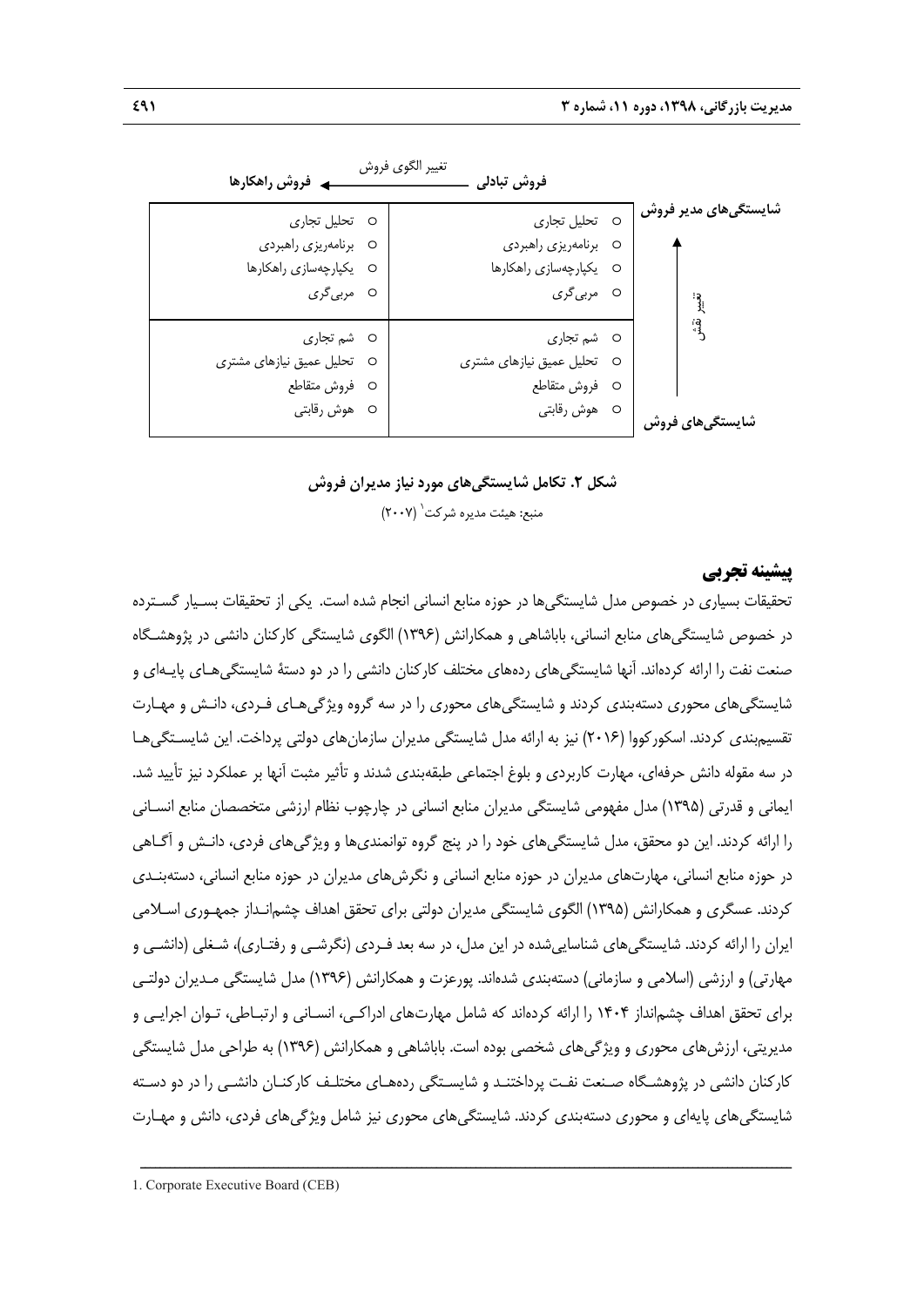بوده است. پورعابدي، ضرابي، سجادي نائيني و رضي (1395) نيز به طراحي مدل شايستگي چندبعدي مديران و كاركنان سازمان تنظيم مقررات و ارتباطات راديويي پرداختنـد و 40 شايسـتگي مختلـف را در چهـار لايـه شايسـتگيهـاي پايـه، شايستگيهاي مديريتي، شايستگيهاي عمومي و شايستگيهاي تخصصي شناسايي كردند كه ميتوانند به عملكرد برتـر مديران و كاركنان منجر شوند.

مرور پژوهش هاي انجامشده در خصوص مدل هاي شايستگي، نشان مي دهد مديريت شايسـتگي هـا همـواره بـراي سازمانها اهميت داشته و با وجود گذشت نزديك به نـيم سـده از نخسـتين الگوهـاي آن، همچنـان در شـمار ابزارهـا و روشهاي پركاربرد توسعه منابع انساني سازمان بهشمار ميرود. اما با وجود تحقيقات متعددي كه در زمينة تدوين الگـوي شايستگي مديران و كاركنان مختلف انجام شده است، در خصوص شايستگي مديران فروش، بهويـژه در صـنعت پخـش كشور، پژوهش جامع زيادي ديده نمي شود. پژوهش حاضر با هدف كاهش اين شكاف، مـي كوشـد بـر اسـاس تحقيقـات پيشين در خصوص الگوهاي شايستگي و با تمركز ويژه بر مديران، الگويي براي شايستگي مديران فروش ارائـه كنـد. بـا توجه به اينكه مديراني كه در زمينههاي مختلف فعاليت مي كنند، نقش ها و وظايف مشابه زيادي برعهـده دارنـد، رويكـرد اقتباسي بوميشده (پورعابدي، ضرابي، سجادي نائيني، و رضي، 1395) بهعنوان چارچوب نظري پژوهش در نظـر گرفتـه شده است. بدين صورت كه شايستگيهاي ارائهشده در الگوهاي ديگر شايستگي كه به نظر ميرسيد براي مديران فروش نيز مهم باشند، شناسايي و طبقهبندي شدند و براي بوميسازي و تأييد اهميت آنها، مصاحبه عميقـي بـا مـديران فـروش انجام گرفت و پرسشنامهاي بر اين اساس تدوين و بين مديران فروش و فروشندگان باتجربه توزيع شد.

# **روششناسي پژوهش**

تحقيق حاضر از نگاه هدف، كاربردي است؛ زيرا ميتوان از يافتههاي آن براي بهسـازي گـزينش و انتصـاب و همچنـين برنامههاي آموزش و توسعه مديران فروش استفاده كرد. همچنين پژوهش حاضر بهروش آميخته متوالي (كيفـي ـ كمـي) اجرا شده است. الگو بهصورت كيفي با رويكرد اكتشافي ـ استقرايي و بهروش تحليل تم ارائه شده است. منابع اطلاعـاتي اين مرحله از پژوهش، شامل پژوهشهاي انجامشده در خصوص الگوهاي شايسـتگي مـديران در بخـشهـاي دولتـي و خصوصي بوده است. گردآوري و تحليل دادهها با استفاده از روش زيگزاگي و تا رسيدن به اشباع نظري انجام شده اسـت. مقولهبندي طي كدگذاري دادهها و با تأييد چند مدير فروش خبره انجام شده است.

بخشي كمي پژوهش، ماهيتي توصيفي دارد و بهمنظور آزمون و اعتبارسنجي مدل در عمل انجام شده است. جامعـه آماري مرحله كمي پژوهش، مديران فروش شركت بهپخش به تعداد 107 نفر بودند كه بر اساس فرمـول نمونـهگيـري از جامعه محدود، 92 نفر از آنها بهصورت تصادفي براي نمونه آماري انتخاب شدند و با توزيع پرسشنامهاي محققساخته كه حاصل عملياتيسازي مفاهيم موجود در الگو بود، از آنها نظرسنجي به عمل آمد. تحليل دادههاي اين مرحله با اسـتفاده از روش تحليل عاملي تأييدي و در نرمافزار ليزرل انجام شده است.

### **يافتههاي پژوهش**

با توجه به اينكه در اين پژوهش از روش تحقيق آميخته متوالي (كيفي ـ كمي) استفاده شده است، تحليلهاي انجام شده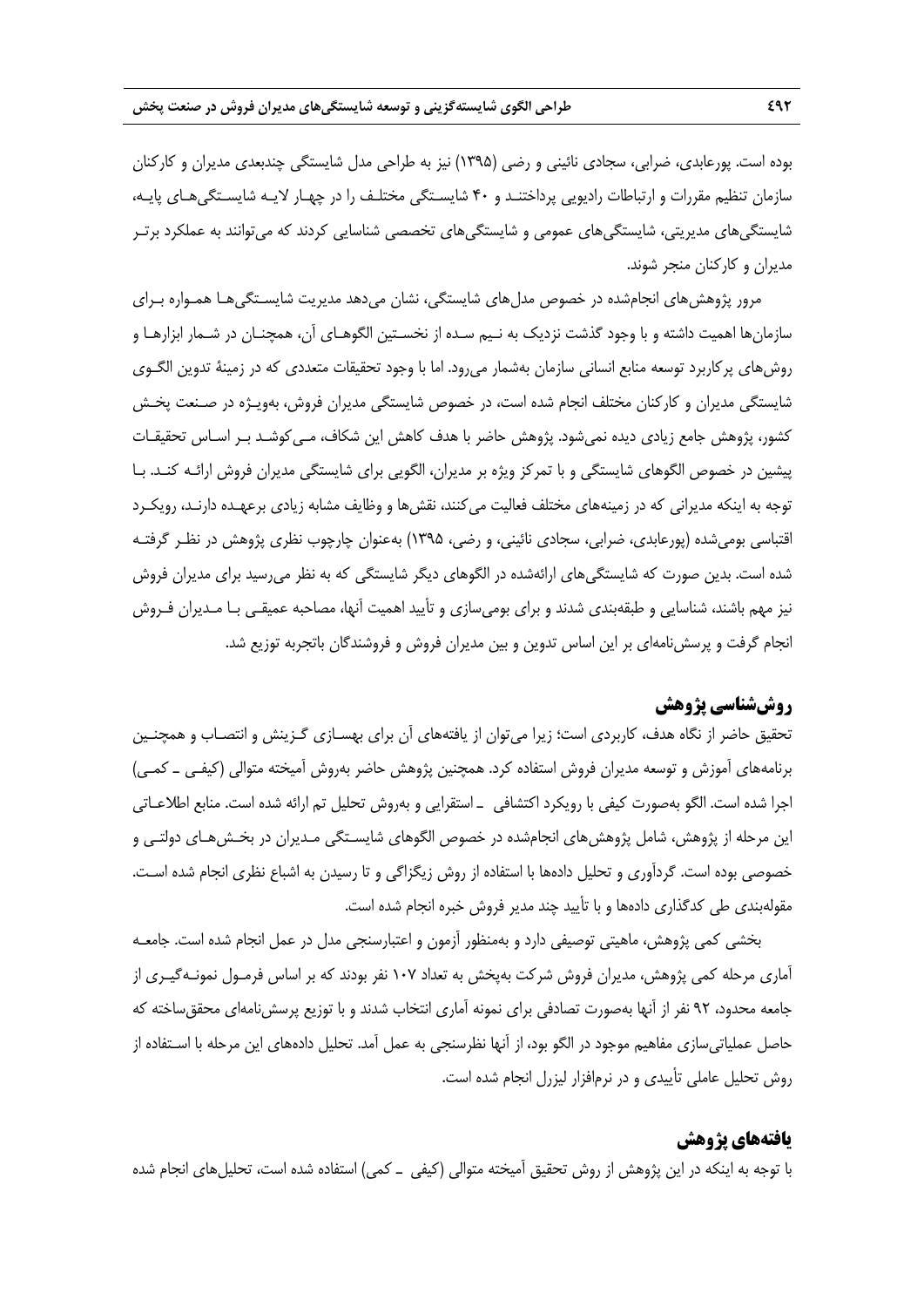در دو بخش ارائه شدهاند: نخست فرايند استخراج الگوي شايستگي مديران فروش بـا روش تحليـل تـم تشـريح شـده و سپس تأييد مدل بهصورت كمي با روش تحليل عاملي تأييدي بيان ميشود.

## **ساخت الگو**

براي ارائه الگوي شايستگي مديران فـروش صـنعت پخـش، از رويكـرد پـژوهش كيفـي اسـتفاده شـده اسـت. از ميـان رويكردهاي گوناگون تدوين الگوي شايستگي، اين الگو از سويي مبتني بر رويكرد اقتباس شده بومي است كـه در آن بـا الگوبرداري از ساير الگوهاي شايستگي مشابه و موفق، تلاش ميشود الگويي بومي متناسب با الزامات و اقتضائات مديران سازمان مدنظر تدوين شود و از سوي ديگر، مبتني بر رويكرد تجزيهوتحليل دادههاي تجربي (علوي و مقدم، 1385) است كه در آن پس از تهية فهرست متنوعي از شايستگيهاي گونـاگون، از مـديران دربـارة ميـزان اهميـت هـر يـك از ايـن شايستگيها نظرسنجي ميشود.

روش تحليل منابع اطلاعاتي در اين مرحله از تحقيق، تحليل تم بوده است. تحليل تم روشي است كه به شناسـايي، تحليل و گزارش الگوها و تمهاي مستتر در اطلاعاتي ميپردازد كه با سؤال تحقيق مرتبط هستند و در چند سطح اعمـال ميشود.

روالهاي مختلفي براي تحليل تم معرفي شده است. بـا وجـود تفـاوتهـاي ظـاهري در سـه مرحلـه جمـعآوري و توصيف، سازماندهي و تنظيم و در آخر تفسير و بازنمايي الگوهاي گوناگون، مدل ساده ولكـات بـا سـه مرحلـه توصـيف، تحليل و تفسير، مجزا شده است (نيل و كمپ٬ ٢٠٠٩). بر اين مبنا، فرايند تحقيق در ادامه تشريح مي شود.

**توصيف دادهها:** دادههاي گردآوريشده در اين تحقيق، مهمترين مدلهاي شايستگي مديران در داخـل و خـارج كشـور است. شايستگيهاي مديريتي كه به نظر ميرسيد ميتوانند به عملكرد عالي مديران فروش منجر شوند، از ايـن مـدلهـا برگرفته شدند. نتيجه اجراي اين گام، دستيابي به كدهاي اوليه بود كه پايه الگـوي نهـايي شايسـتگي مـديران فـروش را تشكيل داد. نتايج حاصل از اين تحليل در جدول 1 ارائه شده است.

**تحليل دادهها:** در اين مرحله بايد دادهها سازماندهي، تنظـيم و مقولـهبنـدي شـوند. بـه ايـن منظـور، دادههـا خوانـده و حاشيهنويسي شده و در انتها، دستهبندي و كدگذاري شدند. در اين مرحله، كدهاي استخراج شده نخست بر اساس تشـابه و ارتباط معنايي و محتوايي تركيب و تلفيق شدند كه دستاورد آن، دستيابي به مقولههاي معرف شايسـتگيهـاي مـديران فروش بود. نتايج اين گام از تحليل در جدول 2 ارائه شده است.

**تفسير دادهها:** در اين مرحله ارتباط بين تمهاي (مقولههاي) استخراج شده در گام دوم تبيين و زمينه ارتبـاط بـين آنهـا تشريح ميشود. دستاورد اين گام، ارائه الگويي شماتيك يا متني روايي بود كه اركان تشكيلدهنده پديده مدنظر و ارتبـاط ميان آنها را تبيين ميكند. نتيجه اين گام از تحليل، ارائة الگوي شايستگي مديران فروش صنعت پخش بود كه مقولهها و روابط ميان آنها را شامل ميشود.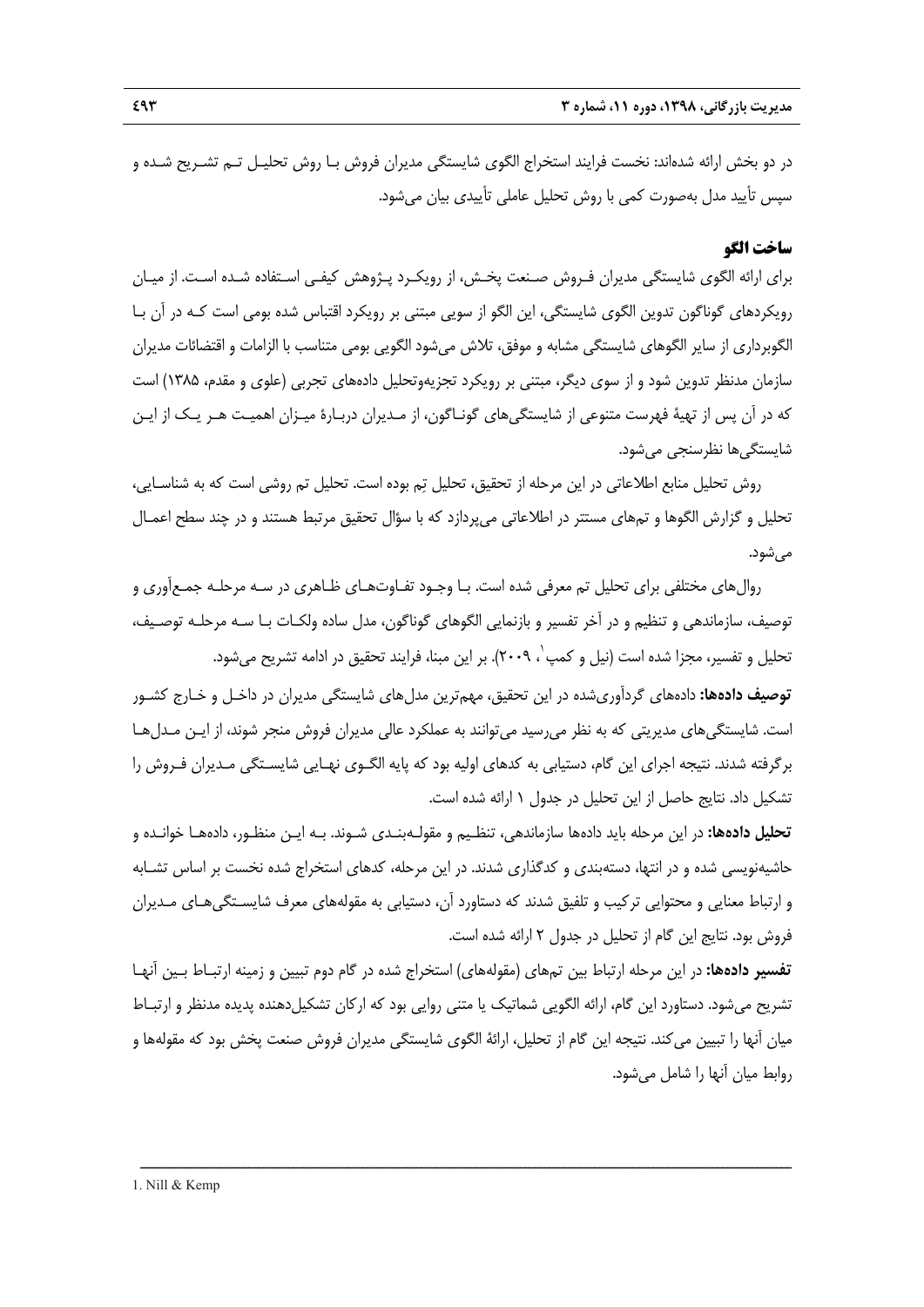| فراواني                 | جنون ، . متوقعت یی از کتابخاری اولیه سایستانی تک یزاران کروش بر است ش الخوشی سایستانی شایران<br>الگوهای شایستگی مدیران                                                                                                                                                                                                                                                                                                                                                                 | شايستگى                  |
|-------------------------|----------------------------------------------------------------------------------------------------------------------------------------------------------------------------------------------------------------------------------------------------------------------------------------------------------------------------------------------------------------------------------------------------------------------------------------------------------------------------------------|--------------------------|
| ۶                       | جعفری و سلطان[بادی (۱۳۹۱)، بویـاتزیس (۱۹۸۲)، الگــوی شایســتگی منــابع انســانی أفریقــای جنــوبی<br>(۲۰۱۷)، الهیاری و همکاران (۱۳۹۴)، غلامزاده و همکاران (۱۳۹۲)، ودادی و زارع فرد (۱۳۹۰)                                                                                                                                                                                                                                                                                              | دانش حرفهای              |
| $\backslash \mathbf{Y}$ | جعفری و سلطانآبادی (۱۳۹۱)، الگوی شایسـتگی منـابع انسـانی آفریقـای جنـوبی (۲۰۱۷)، قلـی پـور و<br>همکاران (۱۳۹۳)، شیهان (۲۰۰۷)، غلامـزاده و همکـاران (۱۳۹۲)، ایـدرو (۱۳۸۷)، رحـیمنیـا و هوشـیار<br>(۱۳۹۱)، کوهساری (۱۳۹۵)، سلطانی (۱۳۸۶)، تـوکلی و همکــاران (۱۳۹۴)، یاســمی (۱۳۹۶)، باباشــاهی و<br>همکاران (۱۳۹۶)                                                                                                                                                                      | تصمیم گیری و حل<br>مسئله |
| ۱۲                      | جعفری و سلطانأبـادی (۱۳۹۱)، شـی.هـان (۲۰۰۷)، الهیـاری و همکـاران (۱۳۹۴)، الهیـاری و همکـاران<br>(۱۳۹۴)، کرمی (۱۳۸۶)، میرمحمدصادقی و همکاران (۱۳۹۲)، رحیمنیا و هوشیار (۱۳۹۱)، انجمن مـدیریت<br>منابع انسانی ایران (۱۳۹۴)، گروه مپنا (۱۳۹۶)، سلطانی (۱۳۸۶)، توکلی و همکـاران (۱۳۹۴)، باباشـاهی و<br>همكاران (۱۳۹۶)                                                                                                                                                                       | خلاقيت                   |
| ۱۱                      | بویاتزیس (۱۹۸۲)، اسکرودر (۱۹۸۹)، گلمن (۱۹۹۵)، شرودر (۱۹۸۹)، غلامزاده و همکاران (۱۳۹۲)، ایــدرو<br>(۱۳۸۷)، رحیمنیا و هوشـیار (۱۳۹۱)، انجمـن مـدیریت منـابع انسـانی ایـران (۱۳۹۴)، ودادی و زارع فـرد<br>(۱۳۹۰)، توکلی و همکاران (۱۳۹۴)، یاسمی (۱۳۹۶)                                                                                                                                                                                                                                     | اعتمادبهنفس              |
| ۱۱                      | انجمن منابع انسانی (۲۰۱۶)، اسکرودر (۱۹۸۹)، دالویکز و هربرت (۱۹۹۲)، مینتزبـرگ (۲۰۰۹)، شـی.هـان<br>(۲۰۰۷)، الهیاری و همکاران (۱۳۹۴)، کرمی (۱۳۸۶)، غلامـزاده و همکــاران (۱۳۹۲)، میرمحمدصـادقی و<br>همکاران (۱۳۹۲)، ودادی و زارع فرد (۱۳۹۰)، عسگری و همکاران (۱۳۹۵)                                                                                                                                                                                                                       | رهبری و هدایت            |
| ۱۸                      | انجمن منابع انسانی (۲۰۱۶)، الگوی شایستگی مدیریت پروژه مجارستان (۲۰۱۲)، الگوی انجمن توسـعه و<br>آموزش آمریکا (۲۰۱۱)، الگوی شایستگی منابع انسانی افریقای جنوبی (۲۰۱۷)، دالویکز و هربرت (۱۹۹۲)،<br>شرودر (۱۹۸۹)، قلی پور و همکـاران (۱۳۹۳)، شـی.طـان (۲۰۰۷)، کرمـی (۱۳۸۶)، غلامـزاده و همکـاران<br>(۱۳۹۲)، ایدرو (۱۳۸۷)، رحیم:یا و هوشیار (۱۳۹۱)، گروه مپنا (۱۳۹۶)، ودادی و زارع فرد (۱۳۹۰)، سلطانی<br>(۱۳۸۶)، توکلی و همکاران (۱۳۹۴)، باباشاهی و همکاران (۱۳۹۶)، پورعزت و همکاران (۱۳۹۶) | ارتباطات اثربخش          |
| ۱۶                      | الگوی شایسـتگی مـدیریت پـروژه مجارسـتان (۲۰۱۲)، گلمـن (۱۹۹۵)، مینتزبـرگ (۲۰۰۹)، قلـی پـور و<br>همکـــاران (۱۳۹۳)، الهیــــاری و همکـــاران (۱۳۹۴)، کرمـــی (۱۳۸۶)، غلامـــزاده و همکـــاران (۱۳۹۲)،<br>میرمحمدصادقی و همکاران (۱۳۹۲)، رحیمنیا و هوشـیار (۱۳۹۱)، گـروه مپنـا (۱۳۹۶)، ودادی و زارع فـرد<br>(۱۳۹۰)، کوهساری (۱۳۹۵)، توکلی و همکاران (۱۳۹۴)، یاسـمی (۱۳۹۶)، باباشـاهی و همکـاران (۱۳۹۶)،<br>پورعزت و همکاران (۱۳۹۶)                                                        | تيمسازى                  |
| $\mathcal{L}$           | الگوی انجمن توسعه و آموزش آمریکا (۲۰۱۱)، اسکرودر (۱۹۸۹)، گلمن (۱۹۹۵)، کرمی (۱۳۸۶)، غلامزاده<br>و همکاران (۱۳۹۲)، ایدرو (۱۳۸۷)، رحیمنیا و هوشیار (۱۳۹۱)، سلطانی (۱۳۸۶)، یاسمی (۱۳۹۶)، عسگری<br>و همکاران (۱۳۹۵)                                                                                                                                                                                                                                                                         | نفوذ و متقاعدسازی        |
| ٩                       | الگوی وزارت کار ایالات متحده (۲۰۱۴)، گلمن (۱۹۹۵)، مینتزبـرگ (۲۰۰۹)، کرمـی (۱۳۸۶)، غلامـزاده و<br>همکاران (۱۳۹۲)، انجمـن مـدیریت منـابع انسـانی ایـران (۱۳۹۴)، ودادی و زارع فـرد (۱۳۹۰)، تـوکلی و<br>همکاران (۱۳۹۴)، یاسمی (۱۳۹۶)، پورعزت و همکاران (۱۳۹۶)                                                                                                                                                                                                                              | مديريت تعارض             |
| ۶                       | الگوی وزارت کار ایالات متحـده ۲۰۱۴، مینتزبـرگ (۲۰۰۹)، غلامـزاده و همکـاران (۱۳۹۲)، رحـیمنیـا و<br>هوشیار (۱۳۹۱)، کوهساری (۱۳۹۵)، عسگری و همکاران (۱۳۹۵)                                                                                                                                                                                                                                                                                                                                | توسعه و مربیگری          |

**جدول.1 نمونههايي از كدگذاري اوليه شايستگيهاي مديران فروش بر اساس الگوهاي شايستگي مديران** 

در مرحله دوم از تحليل تم، كدهاي استخراج شده در مرحله اول بر اساس شباهت محتوايي با هم تلفيق شـدند و از آنها براي استخراج مقولهها استفاده شد. نمونهاي از كدگذاري در جدول 2 ارائه شده اسـت. گفتنـي اسـت كـدهاي ديگـر شناساييشده در گام نخست تحليل، بدون تلفيق و بهصورت مستقل استفاده شدند.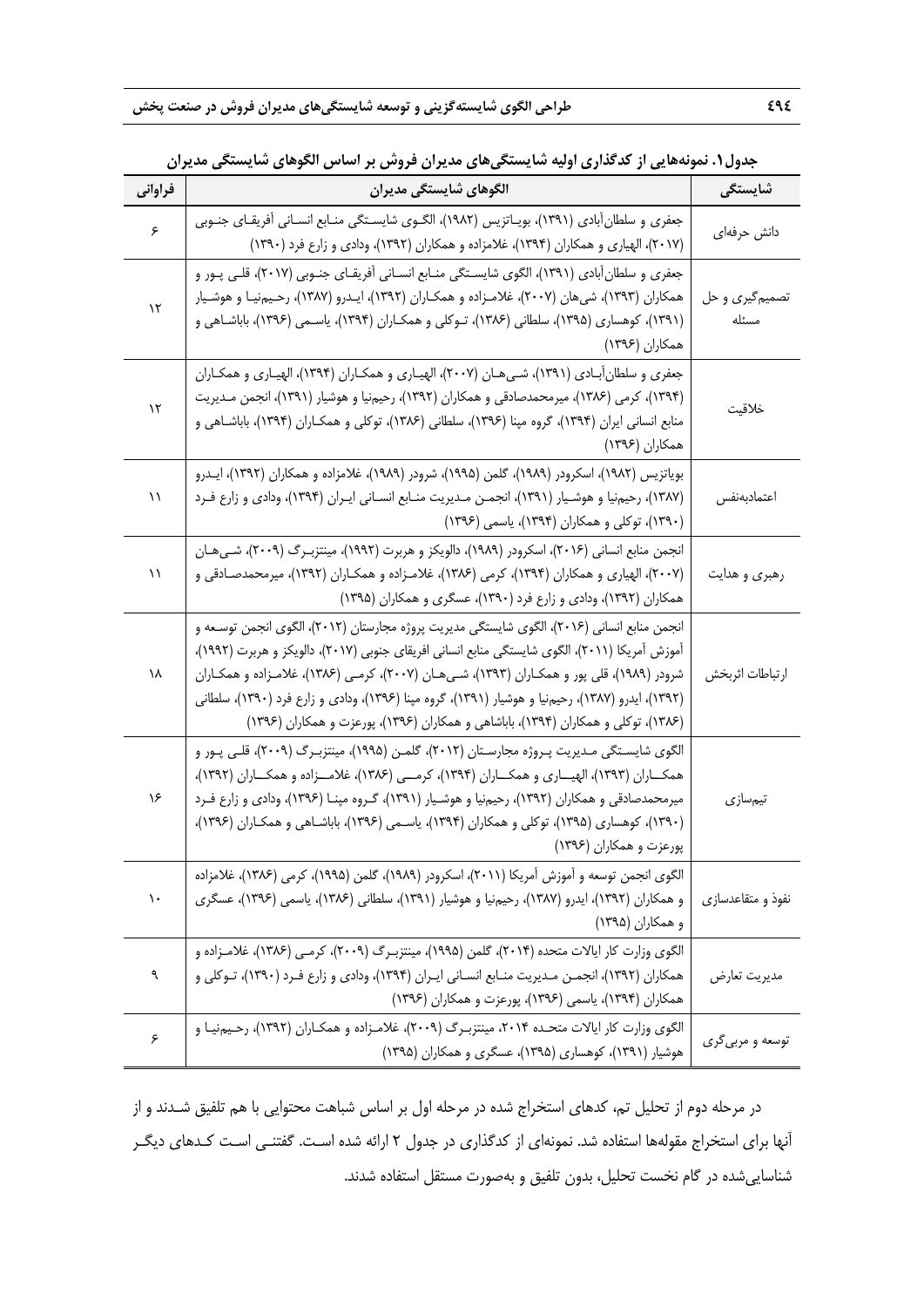| كدها                       | مقوله      | كدها              | مقوله      | كدها              | مقوله       |
|----------------------------|------------|-------------------|------------|-------------------|-------------|
| o تجزيەوتحليل شرايط پيچيده |            | 0 سياست بين فردى  |            | 0 شناخت مشتريان   |             |
| 0 توانايي تجزيهوتحليل      | تحلیل گری  | o ھمدل <i>ی</i>   |            | ○ روانشناسي مشتري | مشترىمدارى  |
| 0 أگاهي بيروني             |            | 0 خودآگاهی هیجانی | هوش هيجانى | 0 توانایی جذب     |             |
|                            |            |                   |            | مشترى             |             |
| 0 اعتبار فردي              |            | ○ شم تجاري        |            | 0 شناخت وضعيت     |             |
| 0 خودارزيابي               |            | 0 شناخت تجارى     |            | 0 قدرت تشخيص      |             |
| ○ خودکنترلی                | خودمديريتى | ○ شناخت رقبا      | هوش تجارى  |                   | موقعيتشناسي |
| 0 توسعه شخصی               |            |                   |            |                   |             |
| 0 مسئوليتپذير <i>ى</i>     |            | 0 ارتباطات اثربخش |            | ○ خلاقيت          |             |
| 0 تعهد سازمانى             | تعهد       | ○ داشتن روابط     | مهارت      | ○ ابتكار عمل      | خلاقيت و    |
| 0 وفاداري                  | سازمانى    | صمیمی             | ارتباطي    | o پیشگام <i>ی</i> | نوأوري      |
|                            |            | ○ سخنوري          |            |                   |             |

**جدول .2 نمونههايي از مقولهبندي كدهاي استخراج شده** 

در سومين گام از تحليل دادههاي حاصل از مرور مدلهاي شايستگي مديران، شايستگيهاي شناساييشده در قالب مقولههاي اصلي طبقهبندي شدند. اين مرحله به الگوي نهايي مرحله كيفي پژوهش انجاميد.



**شكل .3 الگوي شايستگي مديران فروش** 

## **اعتبارسنجي الگو**

ابزار جمعآوري دادههاي اولية ميداني، پرسشنامهاي 40 سؤالي در قالب مقياس پنجسطحي ليكرت بود كه شايستگيهاي شناساييشده در مرحله كيفي پژوهش را شامل ميشد. بـراي آزمـودن پايـايي پرسـشنامـه، نمونـة اوليـهاي شـامل 30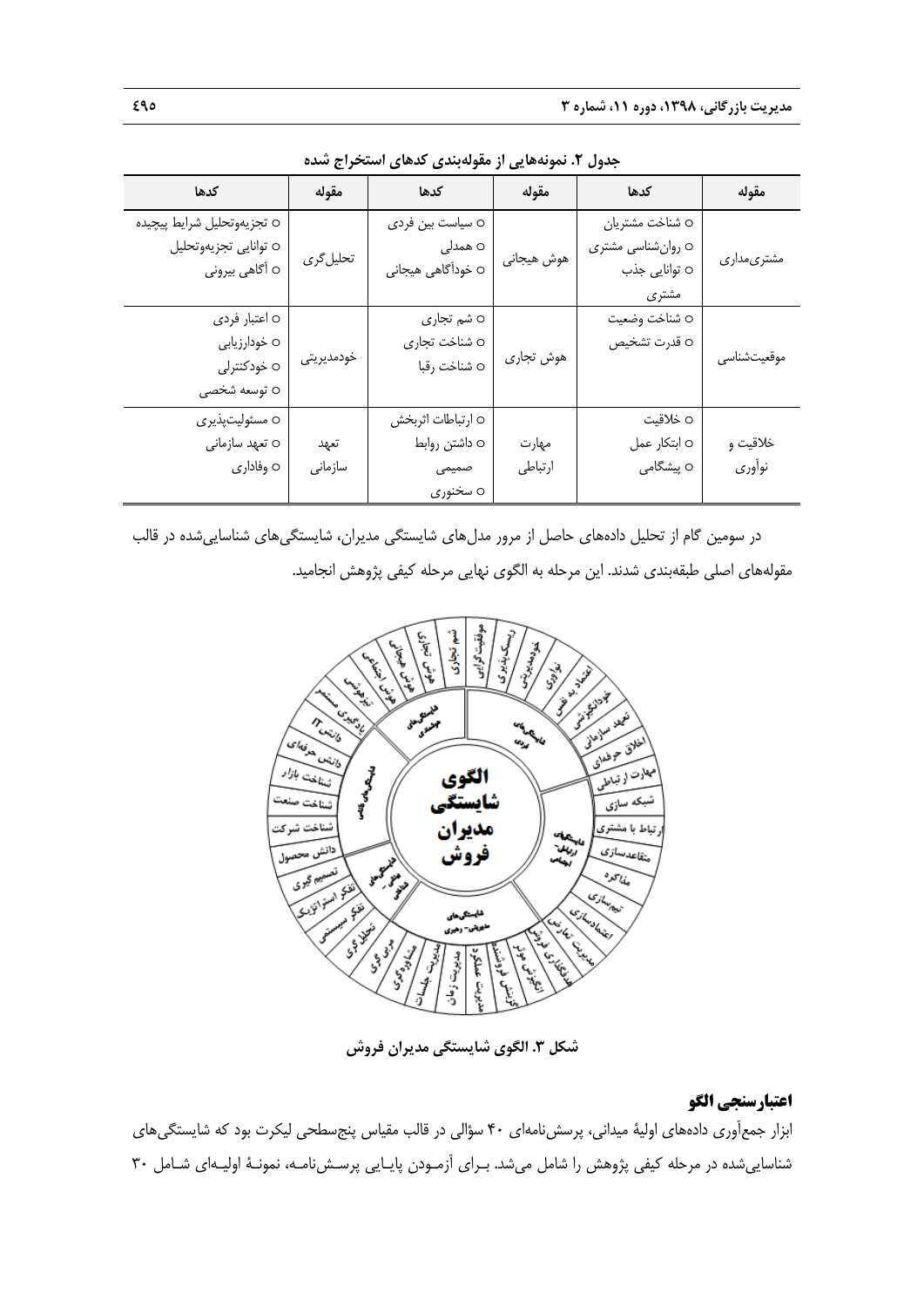پرسشنامه پيشآزمون شد؛ سپس با استفاده از دادههاي بهدستآمده و بهكمك نرمافـزار آمـاري SPSS، ميـزان ضـريب اعتماد با روش آلفاي كرونباخ محاسبه شد. ميزان پايايي پرسشنامه و ابعاد و متغيرهاي آن در جدول 3 ارائه شـده اسـت. براي ارزيابي روايي پرسشنامه نيز از تحليل عاملي تأييدي استفاده شده كه نتايج آن در جدول 3 مشاهده ميشود.

| شایستگ <i>ی</i> های | شایستگ <i>ی</i> های | شایستگ <i>ی</i> های      | شایستگی <b>های</b>  | ِ شایستگ <i>ی</i> های | شايستگىھا <i>ى</i> | متغير          |
|---------------------|---------------------|--------------------------|---------------------|-----------------------|--------------------|----------------|
| هوشمندى             | دانشي               | ِ بینش <i>ی</i> _ شناختی | مديريتىـرهبرى       | رتباطي_اجتماعي        | فردى               |                |
| $\cdot$ /YY         | $\cdot/\lambda\tau$ | ۰٬۸۰                     | $\cdot/\lambda\tau$ | $\cdot/\lambda$ ۳     | $\cdot$ /79        | ضريب<br>پایایی |

**جدول .3 ضريب پايايي پرسشنامه و هر يك از متغيرها و ابعاد آنها** 

پيش از انجام تحليل عاملي، بايد از مناسببودن دادهها اطمينـان حاصـل شـود. بـدين منظـور از شـاخص كفايـت نمونهگيرى كايزر\_ ماير\_ اوليكن (KMO)٬ و آزمون بارتلت<sup>۲</sup> استفاده شد كه نتايج آن بهشرح جدول ۴ است.

**آزمون بارتلت**  شاخص KMO 0/887 كاي دو محاسبهشده 815/29 درجة آزادي 190 سطح معناداري 0/000

**جدول .4 نتايج آزمون بارتلت و شاخص KMO** 

چون مقدار شاخص KMO برابر با 0/887 و نزديك به 1 است، مشخص ميشود كـه تعـداد نمونـه بـراي تحليـل عاملي كفايت ميكند. همچنين سطح معناداري آزمون بارتلت برابر صفر و كوچكتر از سطح خطاي آلفـا 0/05 بـهدسـت آمد كه نشان ميدهد تحليل عاملي براي شناسايي ساختار و مدل مناسب است.

براي آزمون كمي الگوي ارائهشده در مرحله كيفي پژوهش، از تحليل عاملي تأييدي و نرمافزار ليزرل اسـتفاده شـده است. بدين منظور، تحليل عاملي تأييدي در دو مرحله استفاده شده است. در مرحله اول، چگـونگي و ميـزان رابطـه بـين شاخصهاي تشكيلدهنده هر يك از مؤلفهها (شايستگيهاي شناسايي شده) و مؤلفه مدنظر (مقوله اصلي مربوط بـه آن) بررسي شده و در مرحلة دوم، چگونگي و ميزان رابطه بين هر يك از مؤلفهها با مفهوم اصلي مدنظر (شايسـتگي مـديران فروش) ارزيابي شده است. به بيان ديگر، در مرحلة نخست بررسي ميشود كه هر يك از شايستگيهاي شناساييشده تـا چه اندازه ميتواند تغييرات مؤلفه (مقوله اصلي) مدنظر از شايستگي مديران فروش را تبيين كند و در مرحلـه دوم بررسـي ميشود كه هر يك از اين مؤلفهها (مقولههاي اصلي)، تا چه ميزان ميتواند شايستگي مديران فروش را تبيين كند.

بدين منظور با استفاده از مدل در حالت معناداري، به بررسي معنادار بودن روابط پيشبينيشده در مدل پرداخته شده است و با استفاده از مدل استاندارد نيز ميتوان ميزان تأثير روابطي كه معناداري آنها در اين مـدل تأييـد شـده را بررسـي كرد. شكل 4 نمودار تحليل عاملي مدل در حالت استاندارد را نشان ميدهد.

<sup>1.</sup> Kaiser-Meyer-Olkin Measure of Sampling Adequacy

<sup>2.</sup> Bartlett's Test of Sphericity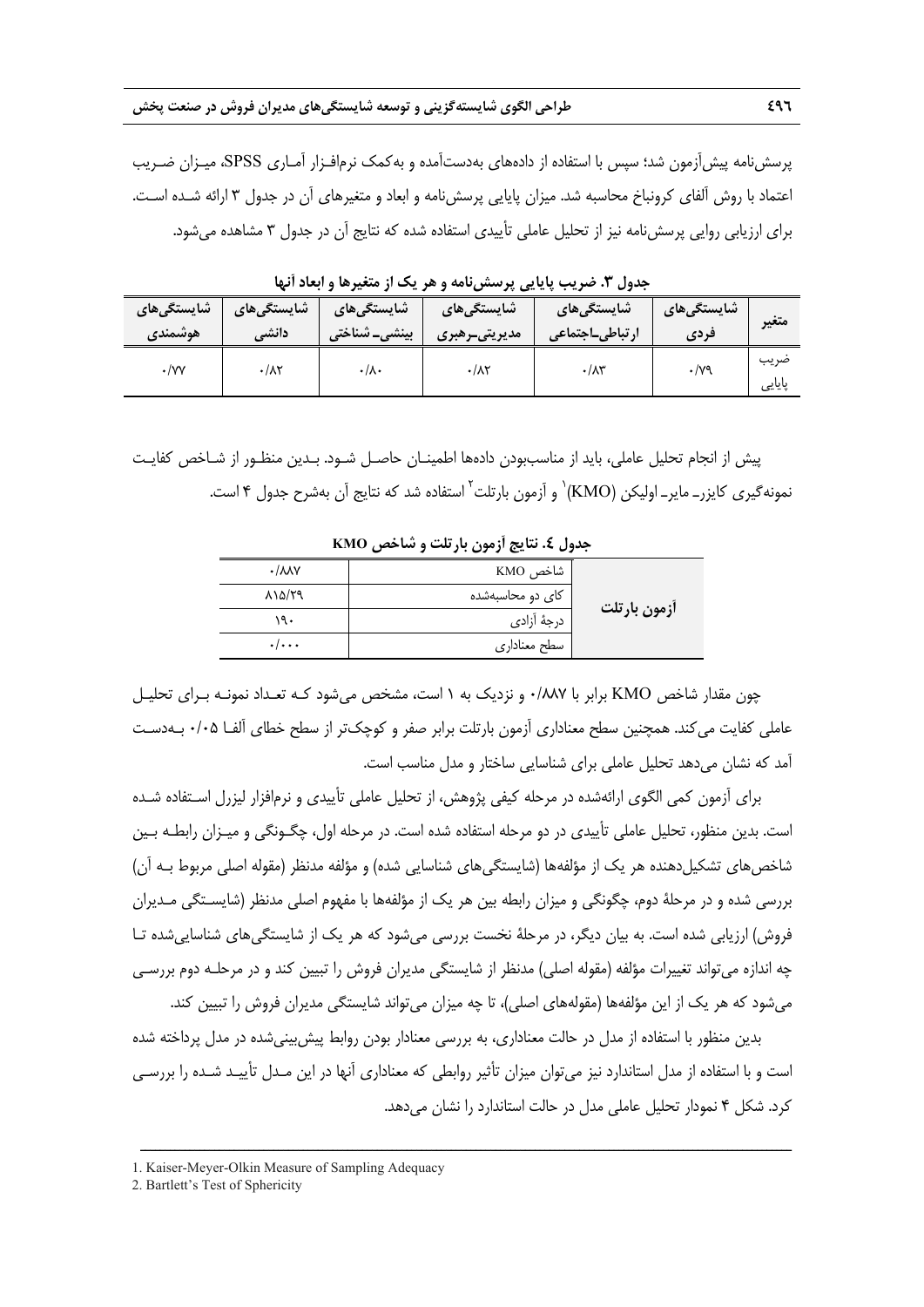

**شكل.4 تحليل عاملي تأييدي مدل شايستگيهاي مديران فروش در حالت تخمين استاندارد** 

با توجه به نتايج ارائهشده در جدول ۵، معناداربودن روابط ميان همه شاخصها، مؤلفهها و مفاهيم در نظر گرفتهشده در مدل پژوهش تأييد ميشود؛ زيرا مقدار آنها بين 1/96 و -1/96 نيست. بر اين اسـاس مـيتـوان اطمينـان يافـت كـه شاخصهاي استفادهشده براي سنجش مؤلفهها و همچنين مؤلفههاي ياد شده براي مفهوم مدنظر در الگوي ارائهشـده در پژوهش، از اعتبار مناسب برخوردار بودهاند.

| بجنون منتقبة حتى جزارتين شنق بالقرار المستقبلات بالراحمة الروائل |                           |                                      |                                          |  |  |  |
|------------------------------------------------------------------|---------------------------|--------------------------------------|------------------------------------------|--|--|--|
| <b>ارزیابی</b>                                                   | نتىحە                     | مقدار مجاز                           | شاخص ها                                  |  |  |  |
| برازش مناسب                                                      | Y/Yf                      | $\chi^{\dagger}/df < r$              | نسبت کای دو به درجهٔ آزادی               |  |  |  |
| برازش به نسبت مناسب                                              | $\cdot$ /. $\vee\uparrow$ | RMSEA $>$ $\cdot$ / $\cdot$ $\wedge$ | ريشة ميانكين توان دوم خطاى تقريب (RMSEA) |  |  |  |

**جدول .5 شاخصهاي برازش مدل تأثير توانمندسازي بر عملكرد فروش** 

با توجه به برازش مدل ارائهشده، ميتوان از اعتبار روابط پيشبيني شده ميان اركان الگوي ارائه شده اطمينان يافت. بر اين اساس، قابليت تبيين هر يك از شايستگيهاي شناساييشده براي مقوله اصلي و همچنين قابليت تبيين هر يك از مقولههاي اصلي براي كل مفهوم شايستگي مديران فروش كه در مرحله كيفي پژوهش ارائه شدند را ميتوان با توجه بـه نتايج حاصل از تحليل عاملي تأييدي مرتبههاي اول و دوم مدل در حالتهاي معناداري و استاندارد در جدول 6 نشان داد.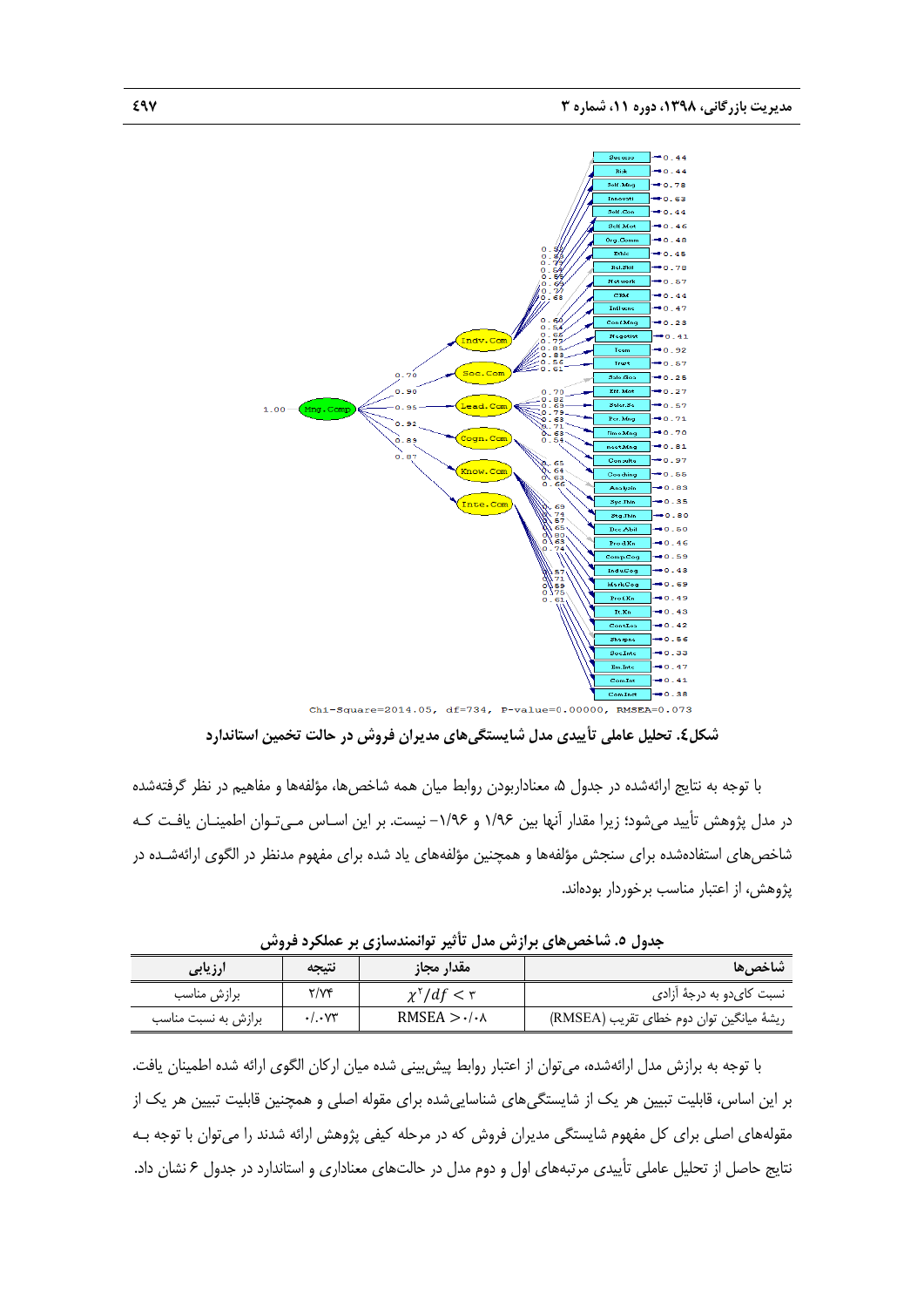| ضريب<br>تأثير شاخص      | عدد معناداری<br>شاخص                    | شاخصها                 | عدد<br>معناداري | ضريب<br>تأثير                                   | مؤلفهها                                        | متغير                   |
|-------------------------|-----------------------------------------|------------------------|-----------------|-------------------------------------------------|------------------------------------------------|-------------------------|
| $\cdot/\Delta\Upsilon$  |                                         | موفقيتگرايي            |                 |                                                 |                                                |                         |
| $\cdot/\Delta r$        | 4/40                                    | ريسكپذيري              |                 |                                                 |                                                |                         |
| $\cdot/\gamma$ ٩        | $\mathfrak{f}/\mathfrak{f}\mathfrak{r}$ | خودمديريتي             |                 |                                                 |                                                |                         |
| $\cdot/\Delta f$        | $\mathfrak{r}/\cdot\Delta$              | خلاقیت و نوآوری        |                 | $\boldsymbol{\cdot}/\Upsilon\boldsymbol{\cdot}$ | شایستگی۵ای<br>فردى                             |                         |
| $\cdot$ /55             | ۵/۲۷                                    | اعتمادبهنفس            | 9/11            |                                                 |                                                |                         |
| $\cdot$ /۶۹             | $\Delta/\tau$ ۴                         | خودانگیزشی             |                 |                                                 |                                                |                         |
| $\cdot$ /YY             | $\Delta/\Upsilon\Upsilon$               | تعهد سازماني           |                 |                                                 |                                                |                         |
| .15 <sub>A</sub>        | ۵/۳۵                                    | اخلاق مدارى            |                 |                                                 |                                                |                         |
| .49.                    |                                         | مهارت ارتباطي          |                 |                                                 |                                                |                         |
| $\cdot/\Delta f$        | $\mathcal{M}/\mathcal{T}$               | شبكەسازى               |                 |                                                 |                                                |                         |
| .199                    | $\mathcal{F}/\mathcal{F}V$              | مديريت ارتباط با مشترى |                 |                                                 |                                                | شایستگی های مدیران فروش |
| $\cdot$ /YY             | $r/\Delta$ .                            | نفوذ و متقاعدسازى      | 14/75           | $\cdot/\mathfrak{q}\, .$                        | شایستگ <i>ی</i> ها <i>ی</i>                    |                         |
| $\cdot/\lambda\Delta$   | 4/20                                    | مديريت تعارض           |                 |                                                 | ارتباطي _ اجتماعي                              |                         |
| $\cdot/\Lambda$ ۳       | $\frac{1}{2}$                           | مذاكره                 |                 |                                                 |                                                |                         |
| .199                    | $\frac{1}{2}$                           | تيمسازي                |                 |                                                 |                                                |                         |
| $\cdot$ /۶۱             | ۴/۴۲                                    | اعتمادسازى             |                 |                                                 |                                                |                         |
| $\cdot/\gamma$ .        |                                         | هدف گذاري فروش         |                 |                                                 | شایستگ <i>ی</i> ها <i>ی</i><br>مدیریتی ـ رهبری |                         |
| $\cdot/\lambda\Upsilon$ | $Y \cdot / Y$ ۶                         | انگيزش مؤثر            |                 |                                                 |                                                |                         |
| .159                    | 10/7                                    | گزينش فروشندگان        |                 | $\cdot$ /90                                     |                                                |                         |
| $\cdot/\gamma$ ٩        | f/f                                     | مديريت عملكرد          |                 |                                                 |                                                |                         |
| $\cdot$ /۶۳             | $\frac{1}{2}$                           | مديريت زمان و اولويتها | Y/Y             |                                                 |                                                |                         |
| $\cdot/\Upsilon$        | $\langle \uparrow \rangle / \lambda$    | مديريت جلسات           |                 |                                                 |                                                |                         |
| $\cdot$ /۶۳             | ۲/۶۷                                    | مشاورهگری              |                 |                                                 |                                                |                         |
| $\cdot/\Delta f$        | $\mathcal{N}' \cdot \mathcal{N}$        | مربی گری               |                 |                                                 |                                                |                         |
| ۱۶۵.                    |                                         | تحليل گرى              |                 |                                                 |                                                |                         |
| $\cdot$ /۶۴             | $11/\Delta$                             | تفكر سيستمى            |                 | $\cdot$ /95                                     | شایستگ <i>ی</i> ها <i>ی</i><br>بینشی _ شناختی  |                         |
| $\cdot$ /۶۳             | 9/17                                    | تفكر استراتژيك         | 11/99           |                                                 |                                                |                         |
| .199                    | $\gamma \cdot / 9 \gamma$               | توان تصميم گيري        |                 |                                                 |                                                |                         |
| .159                    |                                         | دانش محصول             |                 |                                                 | شایستگی۵ا <i>ی</i><br>دانش <i>ی</i>            |                         |
| $\cdot/\forall f$       | $\frac{18}{7}$                          | شناخت شركت             |                 | $\cdot/\lambda$ ٩                               |                                                |                         |
| $\cdot/\Delta V$        | 1٣/٢۶                                   | شناخت صنعت             |                 |                                                 |                                                |                         |
| ۰۱۶۶                    | $\lambda/\cdot$ .                       | شناخت بازار            | $\frac{5}{7}$   |                                                 |                                                |                         |
| $\cdot/\lambda$         | $10/\tau$ .                             | دانش حرفهای            |                 |                                                 |                                                |                         |
| $\cdot$ / $\approx$     | 15/10                                   | دانش IT                |                 |                                                 |                                                |                         |
| $\cdot/\gamma$ ۴        | 10/TT                                   | یادگیری مستمر          |                 |                                                 |                                                |                         |
| $\cdot/\Delta V$        |                                         | تيزهوشي                |                 |                                                 |                                                |                         |
| $\cdot/\gamma$          | 9.11                                    | هوش اجتماعي            |                 | $17/\Delta$ ۶<br>$\cdot/\lambda\Upsilon$        | شایستگیها <i>ی</i><br>هوشمندی                  |                         |
| $\cdot/\Delta$ 9        | 11/f.                                   | هوش هيجاني             |                 |                                                 |                                                |                         |
| ۷۵۰/۰                   | 17/۶۸                                   | هوش تجارى              |                 |                                                 |                                                |                         |
| $\cdot$ /۶۱             | 17/27                                   | شم تجارى               |                 |                                                 |                                                |                         |

**جدول .6 نتايج تحليل عاملي اركان مدل پژوهش**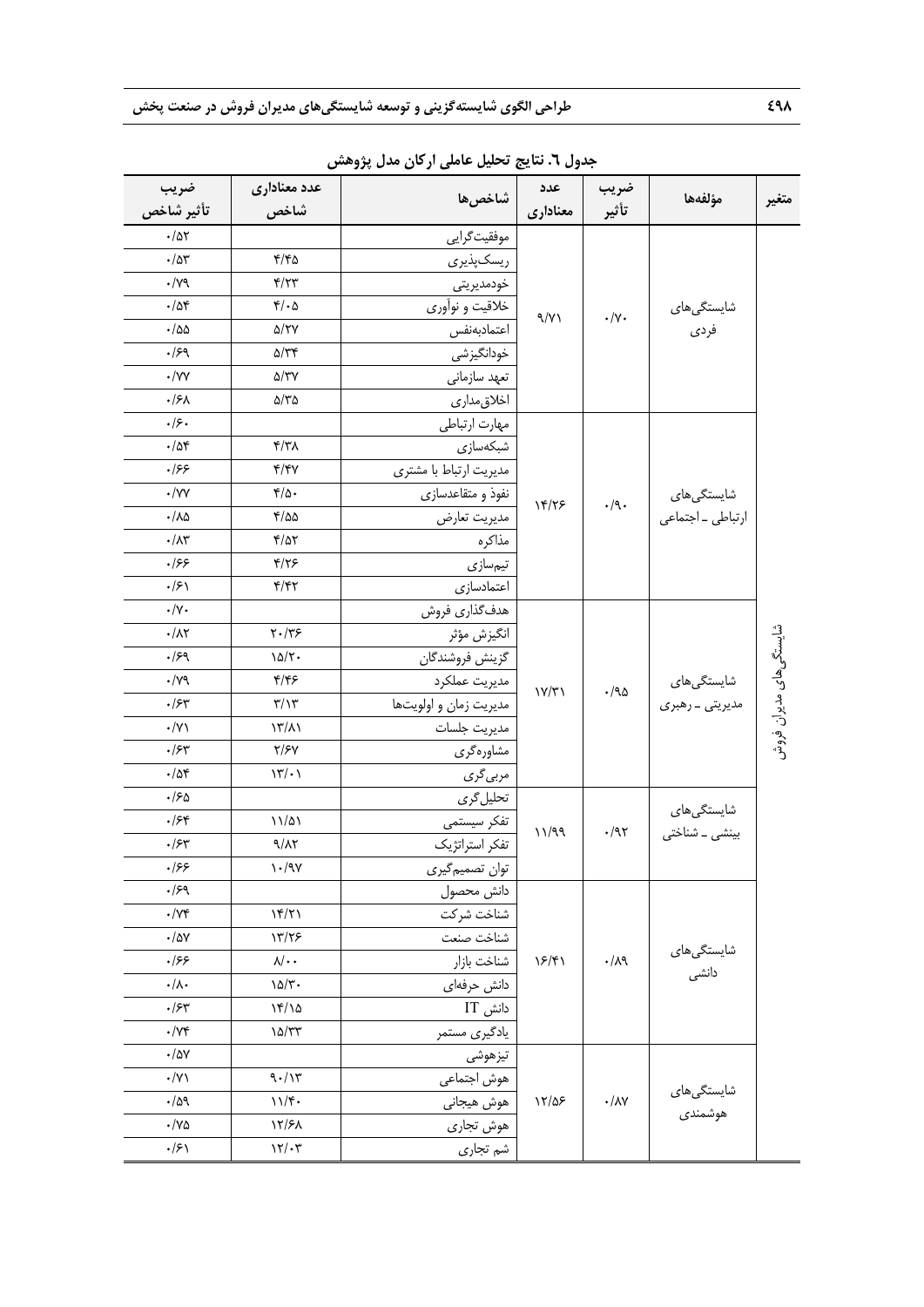# **بحث، نتيجهگيري و پيشنهادها**

الگوهاي نوين فروش، به مجموعه مهارتها و شايستگيهاي جديدي نياز دارند. با وجود ايـن، پـژوهشهـاي انـدكي در زمينه شايستگيهاي مديران فروش انجام شده است، در حالي كه مديران فروشِ شركتهاي فعال در صـنعت پخـش، از نقشي حياتي برخوردارند. آنها در چگونگي ارائه ارزش به مشتري توسط مشتريان تأثير چشمگيري مـيگذارنـد. افـزونبـر اين، تغييرات ايجادشده در الگوهاي فروش، ماهيت شايستگيهاي مورد نياز فروشـندگان و مـديران فـروش را تـا انـدازه زيادي دگرگون ساخته است. نياز به چنين الگويي، بـراي ارتقـاي عملكـرد مـديران فـروش در تأثيرگـذاري بـر عملكـرد فروشندگان، ضروري به نظر ميرسد و ميتواند بهعنوان مبنايي معتبر، براي گزينش مديران فروش و برنامههاي آمـوزش و توسعه آنها استفاده شود. در موقعيتي كه ماهيت فروش بسيار پيچيده و نقش مديران فروش بسيار كليـدي شـده اسـت، ارتقاي فروشندگان به جايگاه مدير فروش تنها بر اساس عملكرد فروش و علاقه آنها، اغلب موفقيتآميز نخواهـد بـود. از اين رو، هدف پژوهش حاضر، ارائه الگوي شايستگي مديران فروش صنعت پخش، بهعنوان مبنايي براي شايستهگزينـي و توسعه دانش، مهارتها و توانمنديهاي مورد نياز آنها براي ايفاي نقش مؤثر بوده اسـت. از ميـان رويكردهـاي گونـاگون تدوين الگوي شايستگي، اين پژوهش از سويي بر مبناي رويكرد اقتباسشده بومي (روثول، 2000) و از سـوي ديگـر، بـر پاية رويكرد تجزيهوتحليل دادههاي تجربي (علوي، 1385) اجرا شده است.

بر اساس الگوي ارائهشده، 40 شايستگي براي شايستگيهاي كليدي مورد نياز مديران فروش صنعت پخش معرفـي شد كه در قالب شش مقوله اصلي دستهبندي شدند: ۱. شايسـتگي هـاي فـردي؛ ۲. ارتبـاطي ـ اجتمـاعي؛ ۳. مـديريتي ــ رهبري؛ ۴. بينشي ــ شناختي؛ ۵. دانشي؛ ۶. هوشمندي. موضوع شايان توجه اين است كه شمار زيادي از اين شايستگي ها با موارد بيانشده در الگوهاي ديگر مشابه بودند و در بخش زيادي از آنها نيز همپوشاني وجود داشته است. بـراي نمونـه، مهارتهاي تيمسازي، متقاعدسازي، رهبري، ارتباطات مؤثر و تصميمگيري، جزء شايستگيهاي شناساييشده بسيار مهـم در اين الگو بودهاند كه در پژوهشهاي مرور شدهٔ پيشين نيز بهترتيب ۱۶، ۱۰، ۱۱، ۱۸ و ۱۲ بار بر آنها تأكيد شـده اسـت (جدول 1). اين همپوشاني ميتواند بهدليل مشابهبودن ماهيت وظايف و نقشهاي مديران در عرصههاي گونـاگون باشـد. افزونبر اين، مقوله اصلي شايستگيهاي دانشي در پژوهشهـاي عسـگري و همكـاران (1395)، باباشـاهي و همكـاران (1393) و اسكوركووا (2016) نيز تأكيد شده اسـت. ايمـاني و قـدرتي (1395) و پـورعزت و همكـارانش (1395) نيـز در پژوهشهاي خود بر شايستگيهاي فردي مورد نياز مديران فروش تأكيد كردهاند. شايستگيهاي تخصصي و مديريتي نيز در پژوهش پورعابدي و همكاران (1395) تأكيد شده است. نوآوري و مساعدت ايـن پـژوهش در ايـن بـوده كـه الگـوي كمابيش جامعي از شايستگيهاي مورد نياز مديران فروش ارائه داده كه خاص آنهاست.

شايستگيهاي فردي، نخستين مقوله اصلي اين الگو را تشكيل ميدهد كه بيانگر ويژگيهاي شخصـيتي و رفتـاري مورد نياز مديران فروش بـراي هـدايت و تأثيرگـذاري بـر فروشـندگان و پيشـبرد اهـداف فـروش اسـت. توفيـقطلبـي، ريسكپذيري و اعتمادبهنفس، ويژگيهـاي شخصـيتي مـديران فـروش موفـق را شـكل دادهانـد و خلاقيـت و نـوآوري، خودمديريتي، خودانگيزشي، اخلاقمداري و تلاش متعهدانه، شايستگيهاي رفتاري مديران فروش در اين الگو را تشـكيل مي دهند.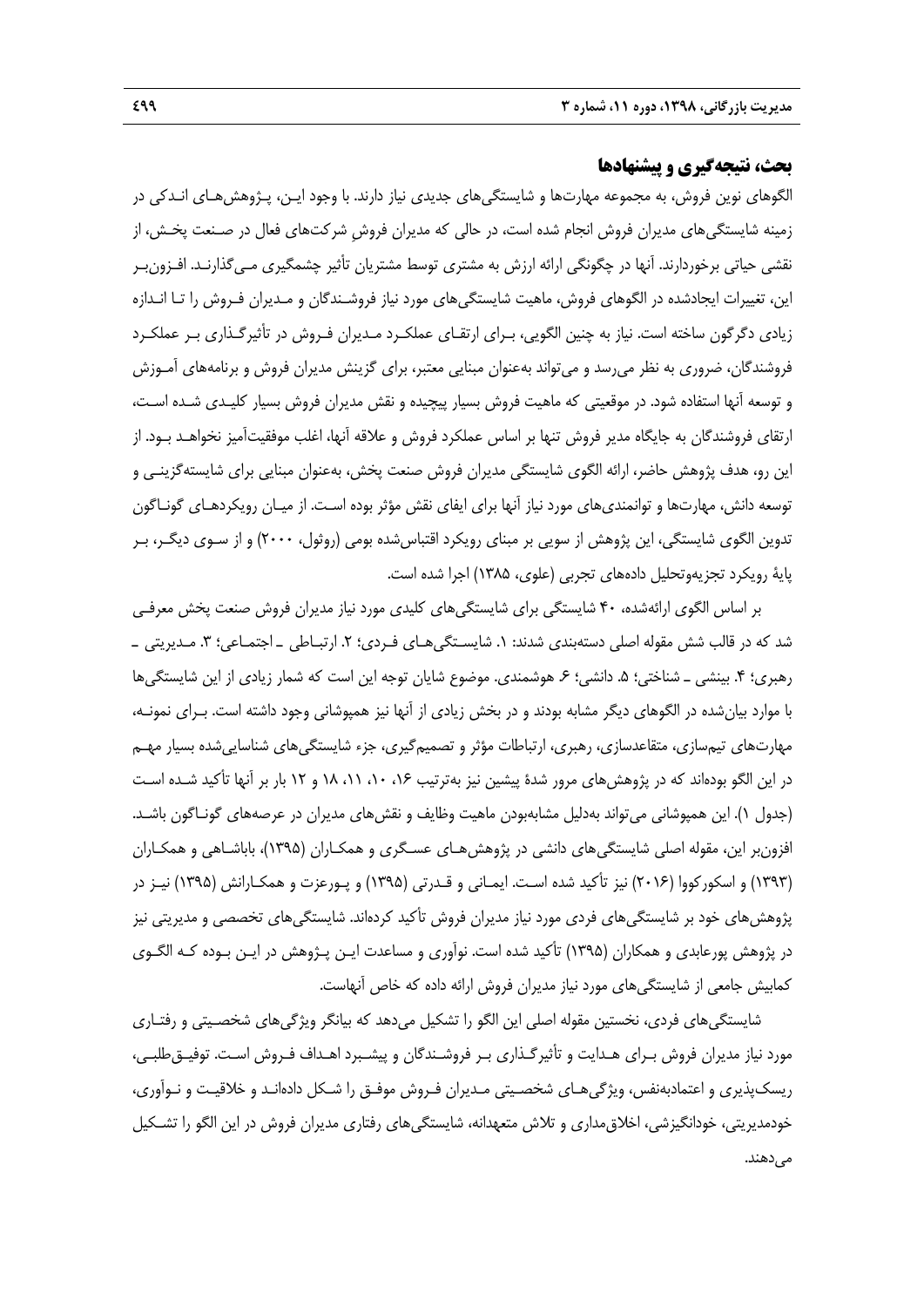نياز به تعامل با مجموعة گستردة فروشندگان، مشتريان، بازاريابها، مديران ارشد و... برخورداري از شايستگيهـاي ارتباطي ـ اجتماعي را براي مديران فروش ضروري ميسازد. برخورداري از اين شايستگيها، بهويژه براي برقراري تعامـل نزديك و سازنده با مشتريان، بهمنظور ارائه راهكار به آنهـا و تسـهيل تحقـق نتـايج مـورد انتظـار آنهـا ضـروري اسـت . مهارتهاي ارتباطي همچون سخنوري و گوشدادن مـؤثر، مهـارتهـاي نفـوذ، متقاعدسـازي و مـذاكره، جـزء الزامـات هميشگي شغل آنها محسوب ميشود. با توجه به اينكه فروش، حاصل عملكرد جمعي فروشندگان است، مهارت تيمسازي و مديريت تعارض ميان اعضاي تيم فروشندگان، به ارتقاي عملكرد آنها و مديران فروش كمك ميكنـد. افـزونبـر ايـن، نقش كليدي سرمايه اجتماعي در مشاغلي همچون فروش، توانايي مديران فروش در شبكهسازي را بـراي آنهـا ضـروري ساخته است.

يكي از نقشها و وظايف اصلي مديريت، فرايند فروش و رهبري تيم فروشندگان است. اين نقـش باعـث مـيشـود شايستگيهاي مديريتي و رهبري براي آنها اهميتي ويژه پيدا كند. از جمله شايستگيهاي مديريتي بسيار مهم، مـيتـوان مواردي همچون گزينش فروشندگان، هدفگذاري فروش، مـديريت عملكـرد فروشـندگان، مـديريت زمـان و تشـخيص اولويتها، مديريت جلسات و مديريت ارتباط با مشتري را برشمرد. شايستگيهاي رهبري مورد نياز مـديران فـروش نيـز عبارتاند از: توانايي انگيزش و توانمندسازي فروشندگان و ايفاي نقش مؤثر بهعنوان مربي فروشـندگان و ارائـه مشـاوره سازنده به مشتريان براي استمرار تعامل با آنان در شرايط بسيار رقابتي بازار.

پويايي فزاينده محيط پيش روي شركتهاي پخش، لزوم شايستگيهاي بينشـي و شـناختي را نيـز بـراي مـديران فروش ضروري ساخته است. اين شرايط نياز به تحليلگري براي تشخيص و تحليل موقعيتها، فرصتها و چـالشهـاي پيش روي شركت، فروشندگان و مشتريان و همچنين برخورداري از تفكري سيسـتمي و تفكـر راهبـردي بـراي گـرفتن تصميمات جامعنگر و دورانديشانه را براي مسائل پيش روي آنها ضروري ساخته است.

در عصر داناييمحوري، دانش مهمترين سرمايه سازمانهاي پيشرويي همچون شركتهاي پخش بهشمار ميرود و شايستگيهاي دانشي مديران فروش نيز در شمار مهمترين سرمايههاي انساني اين شركتها محسوب ميشود. توسـعه و بهرهبرداري مؤثر از منابع دانشي فردي و سازماني توسط مديران فروش، ميتواند به ارتقاي عملكرد خود آنها، فروشندگان و كل شركت و ارزشآفريني براي مشتريان مساعدت كند. از اين رو، برخـورداري مـديران فـروش از دانـش مربـوط بـه محصول، شركت، صنعت، بازار، حرفه خود و فناوريهاي اطلاعاتي و ارتباطي كه ميتوانند تسهيلگر فـروش و مـديريت فرايند فروش باشند، در شمار شايستگيهاي كليدي مديران فروش در شرايط كنوني قرار ميگيرند. افزونبر ايـن، تـلاش براي يادگيري مستمر و مديريت دانش فردي نيز در اين زمينه كارساز است.

شايستگيهاي هوشمندي، ششمين مقوله اصلي الگوي استخراج شده در اين پژوهش را شكل ميدهد. برخـورداري از ضريب هوشي بالا براي انطباق بهنگام با شرايط متغير مفيد خواهد بـود. همچنـين برخـورداري از هـوش اجتمـاعي و هوش هيجاني براي توسعه تعاملات مؤثر و مديريت روابط براي مديران فروش ضروري است و در نهايت، داشتن هـوش تجاري و شم تجاري براي درك شرايط و الزامات كسبوكار، اقـدامات رقبـا و اقـدام مناسـب در شـرايط موجـود و آتـي، ميتواند عملكرد مديران فروش را ارتقا دهد.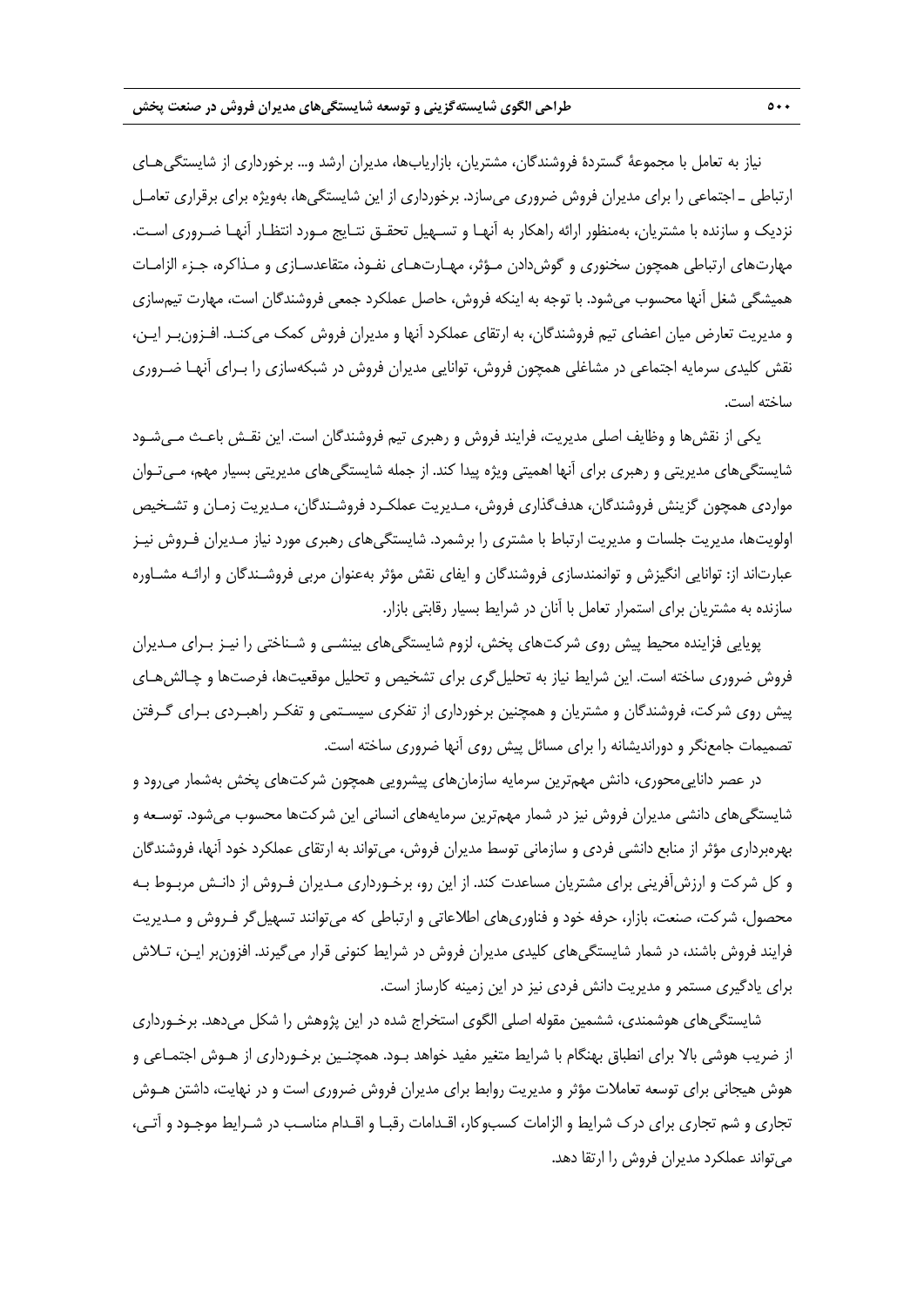الگوي ارائه شده در اين پژوهش ميتواند بهعنوان راهنمايي براي برنامههاي گزينش، مشاوره عملكرد و مربيگـري مديران فروش، استفاده شود. بر اساس نتايج پژوهش چند پيشنهاد كاربردي ارائه شده است:

- .1 استفاده از اين الگو براي تدوين شرايط احراز شغل مبتني بر شايستگي با اهداف آموزشي و گزينشي؛
- .2 تدوين راهنماي مصاحبه بر اساس خوشههاي شايستگيهاي شناسـاييشـده بـراي مـديريت عملكـرد مـديران فروش؛
- .3 تدوين الگوي ارزيابي عملكرد مبتني بر شايسـتگي، بـراي شناسـايي ضـعفهـا و قـوتهـاي شايسـتگيهـاي فروشندگان و تدوين طرح توسعه شايستگي آنها؛
- .4 استفاده از اين الگو براي شناسايي استعدادهاي برتر ميان مديران فروش و برنامهريزي براي جانشينپروي آنها؛
	- .5 آسيبشناسي برنامههاي آموزش و توسعه مديران فروش شركت بر اساس شايستگيهاي مورد انتظار آنها؛
		- .6 تدوين برنامه مربيگري و مرشدي براي پرورش و توسعه مديران فروش جوان و تازهكار.

اين پژوهش با هدف ارائه الگويي از شايستگيهاي مديران فروش در صنعت پخـش انجـام شـده اسـت. بـا وجـود تلاشهايي كه براي اعتبار و جامعيت نسبي الگو انجام شد، اين پژوهش با محدوديتهـايي نيـز همـراه بـود. بيـان ايـن محدوديتها ميتواند ملاحظات شايان توجهي براي كاربرد نتايج اين تحقيق و استمرار نتايج آن در پژوهشهاي آتـي در اين زمينه، فراهم سازد. از جمله محدوديتهاي مهم پژوهش حاضر اين اسـت كـه آزمـون الگـوي ارائـه شـده، تنهـا بـا نظرسنجي از مديران فروش يك شركت انجام شده و در نتيجه در تعميم نتايج آن نياز است جانب احتيـاط رعايـت شـود. افزونبر اين، با در نظرگرفتن شباهتها و همپوشانيهاي موجود در ماهيت مشاغل مديران فروش سطح سرپرستي، مياني و عالي، تفاوتهاي مهمي نيز در اين زمينه وجود دارد كه باعث ميشود برخي از شايستگيهاي مورد نياز آنهـا و ضـريب اهميتشان متفاوت باشد؛ اما در اين پژوهش به اين تفاوتها پرداخته نشده است. همچنين مبناي ارائـه الگـوي در مرحلـه كيفي پژوهش، شايستگيهاي بيان شده در ساير الگوهاي شايستگيهاي مديران بوده و با خود مـديران فـروش در ايـن مرحله مصاحبه يا نظرخواهي نشده است.

از اين رو پيشنهاد ميشود در پژوهشهاي آتي، الگوي شايستگي مـديران فـروش در سـاير شـركتهـاي فعـال در صنعت پخش و سازمانهاي انتفاعي ديگر ارائه و به مقايسه نتـايج پرداختـه شـود. همچنـين پيشـنهاد مـيشـود الگـوي ارائهشده در اين پژوهش، در شركتهاي ديگري آزموده و اعتبارسنجي شده و نتايج بهدستآمده مقايسه شوند. افـزونبـر اين، ارائه الگوي شايستگيهاي مديران فروش در لايههاي مختلف سازماني ميتواند به پيشبرد نتايج اين پژوهش كمك كند. استفاده از ساير روشهاي گردآوري و تجزيهوتحليل دادهها، همچون مصاحبههاي عميق و روش دلفي نيز ميتوانـد در پژوهشهاي آتي مفيد باشد.

#### **منابع**

ايماني، عبدالمجيد؛ قدرتي، سمانه (1395). مـدل مفهـومي شايسـتگي مـديران منـابع انسـاني در چـارچوب نظـام ارزشـي اسـلام. پژوهشهاي مديريت عمومي، ٩(٣٣)، ١٩١-٢٢١.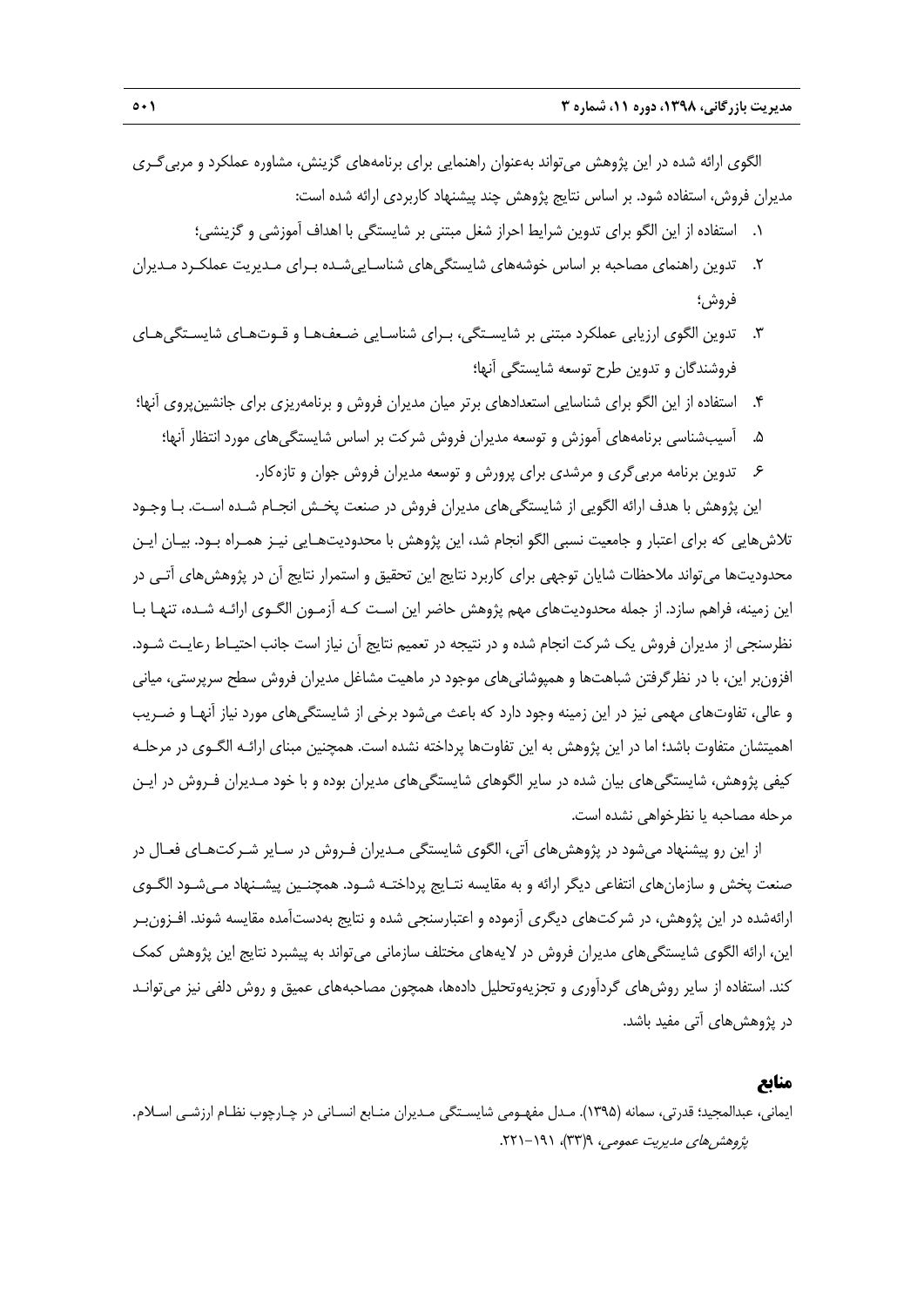- باباشاهي، جبار؛ يزداني، حميدرضا؛ طهماسبي، رضا؛ رجبپور، ابراهيم (1396). طراحي مدل شايستگي كاركنـان دانشـي در صـنعت نفت. فصلنامه مديريت منابع انساني در صنعت نفت، ٨(٣٢)، ٣-٢۴.
- پورعابدي، محمدرضا؛ ضرابي، وحيد؛ سجادي نائيني، حنان؛ رضي، زهرا (1395). طراحـي مـدل شايسـتگي چنـد بعـدي مـديران و كاركنان. *پژوهش هاي مديريت منابع انساني، ٢*(٢)، ٢٧–۵۲.
- پورعزت، علي اصغر؛ فتحي، فاطمه؛ عباسي، طيبه؛ اميري سوادرودياري، عادله (1396). تدوين مـدل شايسـتگي مـديران در جهـت تحقق چشمانداز ۱۴۰۴. فصلنامه مطالعات مديريت راهبردي دفاعي، ١(١)، ١١٠-١٣٩.
- تسليمي، محمد سعيد؛ راعي، رضا؛ فرزينوش، اسداله؛ برقي، ميكائيـل (1392). طراحـي و تبيـين الگـوي شايسـتگيهـاي مـديران پروژههاي ملي كشور با تمركز بر ريسك. *مديريت دولتي،* ۶۵(۴)، ۶۷–۷۸.
- دهدشتي شاهرخ، زهره؛ پورحسيي، اميرحسين (1392). ارائة الگوي تأثير استراتژي فروش و بازاريابي بر عملكـرد فـروش. مـديريت  $\lambda$ بازرگاني، ۵ (۱)، ۶۱ - ۸۴.
- زاهدي، شمسالسادات؛ شيخ، ابراهيم (1389). الگوي قابليتهاي راهبردي مديران مياني دولتي. فصلنامه مطالعات مـديريت، 1 (1)،  $.119 - 90$
- عزيزي، شهريار؛ روستا، احمد (١٣٨٩). عوامل مؤثر بر عملكرد نيروي فروش با رويكرد دوسـطحي*. مـديريت بازرگـاني*، ٢ (۵)، ٩٥–  $\lambda \cdot \Lambda$
- عسگري، ناصر؛ نيكوكار، غلامحسين (1395). نقش توانمندسازي روانشناختي در ارتقاي عملكرد فروش فروشندگان شـركتهـاي پخش (مطالعه موردي: شركت بهپخش). *مديريت بازرگاني، ٨ (*٣)، ۶۵۸-۶۸۶.
- عسگري، ناصر؛ نيكوكار، غلامحسين؛ صفري، حسين؛ غلامي، مهرداد (1394). الگوي شايسـتگيهـاي مـديران دولتـي جمهـوري اسلامي ايران بر اساس سند چشمانداز ۱۴۰۴. *مديريت در دانشگاه اسلامي،* ۴(۹)، ۲۳-۳۸.
- علوي، بابك؛ مقدم، كاوه (1385). نقش تدوين استانداردهاي شايستگي در مديريت منابع انساني حرفهاي. سومين كنفرانس توسـعه منابع انساني، ١١٨-١٣٧.

## **References**

- Alavi, B. & Moghadam, K. (2006). The Role of Developing Competency Standard in being Professional Human Resource Management. *The Third Conference of Developing Human Resources,* P. 118-137. (*in Persian*)
- Armstrong, M. & Taylor, S. (2014). *Armstrong's handbook of human resource management practice / Michael Armstrong*. (13th Edition). United Kingdom. Available at: www.koganpage.com.
- Asgari, N., & Nikoukar, Gh. (2017). The Role of Psychological Empowerment in Enhancing Sale Performance of Salespeople of Distribution Corporations (Studied Case: Behpakhsh Corporation). *Quarterly Journal Business Management*, 8 (3), 637- 658. (*in Persian*)
- Asgari, N., Nikoukar, Gh., Safari, H. & Gholami, M. (2015). The Competencies Model of Islamic Republic of Iran Public Administrators. *Management in Islamic University*, 4 (9), 23- 38. (*in Persian*)
- Azizi, Sh., & Rousta, A. (2009). Affecting Factors on the Performance of Salespeople with Two Layer Approach. *Quarterly Journal Business Management,* 2 (5), 95- 108. (*in Persian*)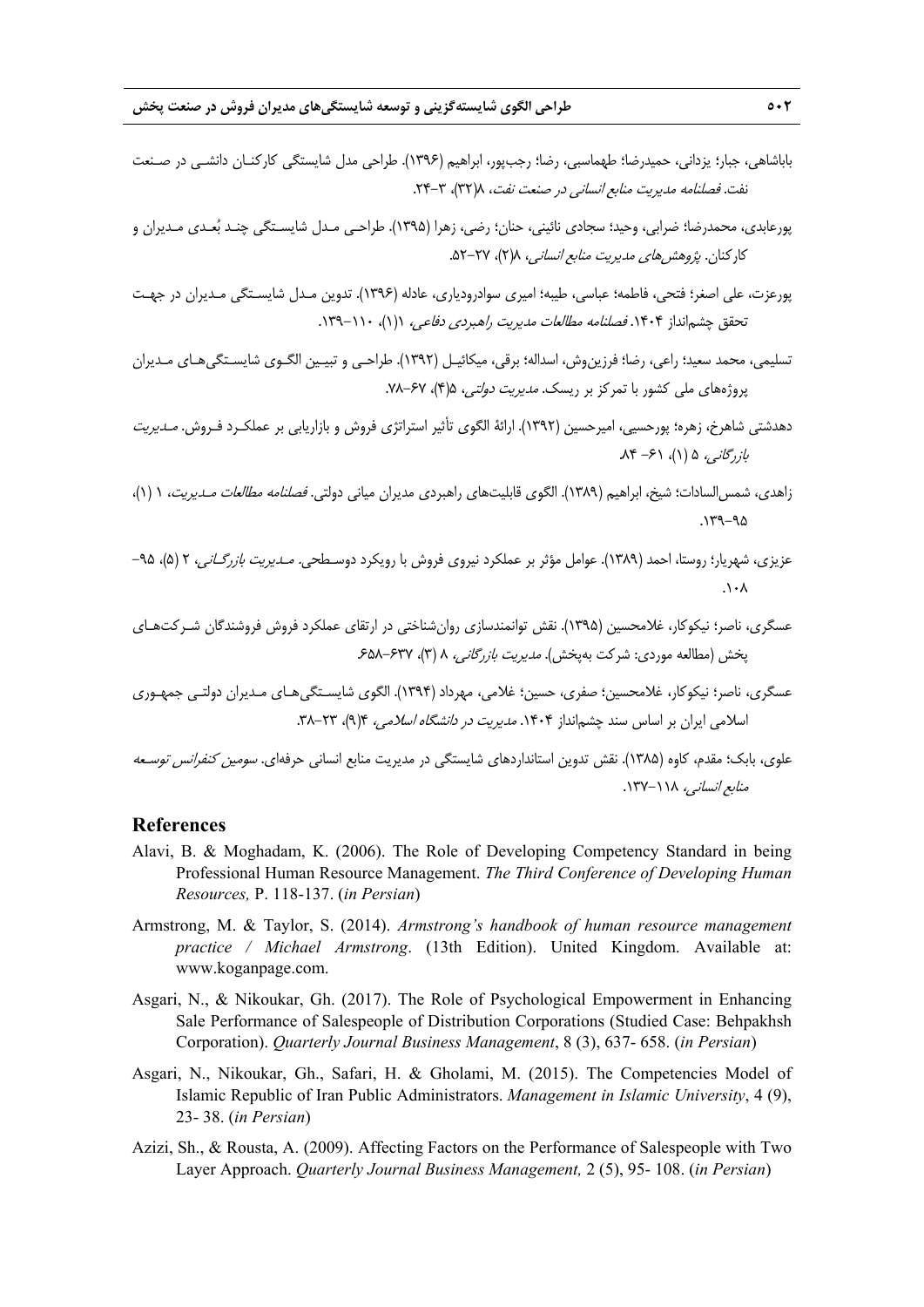- Babashahi, J., Yazdani, H., Tahmasbi, R., & Rajabpour, A. (2017). Introducing Competencies Model of Knowledge Workers in Oil Industry. *Quarterly Journal of Human Resources Management in Oil Industry*, 8 (32), 3-24. (*in Persian*)
- Cardy, R. L., & Selvarajan, T. T. (2006). Competencies: Alternative frameworks for competitive advantage. *Business Horizon, 49*, 235-245.
- Corporate Executive Board [CEB] (2007). *Cultivating a management bench at the front line*  (Catalog No. CEB175RINL). Washington, DC: Sales Executive Council.
- Cron, W. L., & DeCarlo, T. E. (2009). *Dalrymple's sales management* (10th ed.). Danvers, MA: John Wiley & Sons.
- Dehdashti Shahrokh, Z., & Pourhoseini, A.H. (2013). Introducing a Model of the Effect of Sale Strategy and Marketing on Sale Performance. *Quarterly Journal Business Management*, 5 (1), 61- 84. (*in Persian*)
- Dooley, K. E., Lindner, J. R., Dooley, L. M., & Alagaraja, M. (2004). Behaviorally anchored competencies: Evaluation tool for training via distance. *Human Resource Development International, 7* (3), 315-332.
- Eades, K. (2004). *The new solution selling*. New York, NY: McGraw-Hill.
- Hodge, R., & Schachter, L. (2006). *The mind of the customer*. New York, NY: McGraw-Hill.
- Horton, S. (2000). Competency management in the British civil service. *International Journal of Public Sector Management*, 13(4), 354 – 368.
- Imani, A., Ghodrati, S. (2016). Conceptual Model of Competencies of Human Resources Management based on Islamic Management. *Public Management Researches*, 9 (33), 191-221. (*in Persian*)
- Lee, Y. (2010). Exploring high performers required competencies. *Expert System with Applications*, 37, 434-437.
- McClelland, D., & Boyatzis, R. (1980). Opportunities for counselors from the competency assessment movement. *Personnel & Guidance Journal*, *58* (5), 368-372.
- Nill, J. & Kemp, R. (2009). Evolutionary approaches for sustainable innovation policies: From niche to paradigm? *Research Policy*, 38, 668–680.
- Pelham, A., & Kravitz, P. (2008). An exploratory study of the influence of sales training content and salesperson evaluation on salesperson adaptive selling, customer orientation, listening, and consulting behaviors*. Journal of Strategic Marketing, 16* (5), 413-435.
- Piercy, N., Cravens, D., & Lane, N. (2009). Sales management control level and competencies: Antecedents and consequences. *Industrial Marketing Management*, *38* (4), 459-467.
- Pourabedi, M., Zarrabi, V., Sajadi Naeini, H., Razi, Z. (2016). Introducing a Multi Dimensional Model of Managers and Employees Competencies. *Journal of Human Resources Management Researches*, 8 (2), 27-52. (*in Persian*)
- Pourezzat, A.A., Faathi, F., Abbasi, T., Amiri, A. (2017). Introducing Competencies Model of Managers for Accomplishing 2025 Vision. *Quarterly Journal of Strategic Management Studies*, 1 (1), 110-139. (*in Persian*)